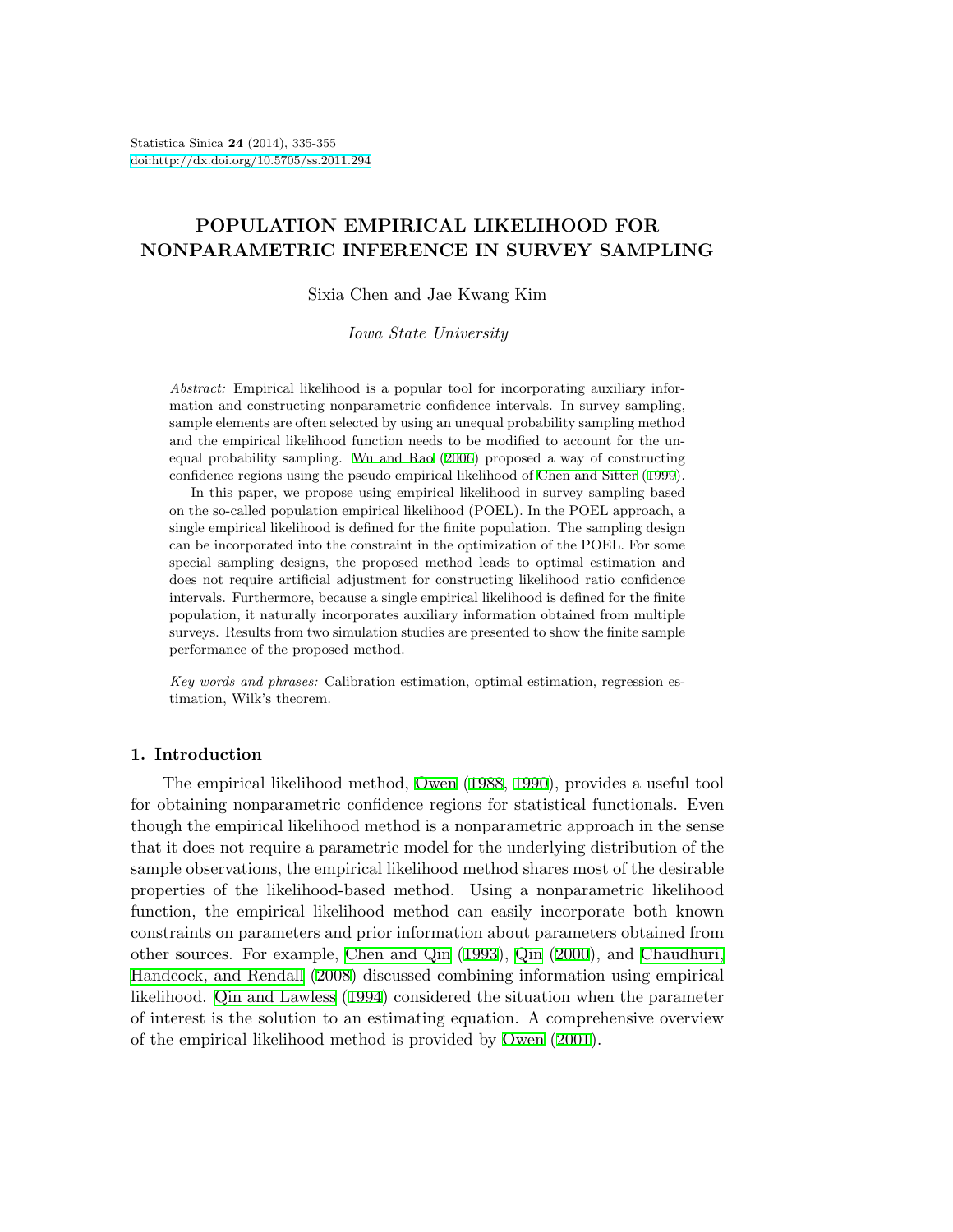#### 336 SIXIA CHEN AND JAE KWANG KIM

When the sample is selected by an unequal probability sampling method from the finite population, the empirical likelihood needs to be modified to incorporate the sampling design. [Chen and Sitter](#page-19-0) ([1999\)](#page-19-0) considered the pseudo empirical likelihood estimator that uses the sampling weight in the empirical log-likelihood function. [Kim](#page-20-6) ([2009\)](#page-20-6) considered an alternative empirical likelihood function based on the biased sampling likelihood of [Vardi](#page-20-7) [\(1985](#page-20-7)) and [Qin](#page-20-8) [\(1993](#page-20-8)). In either case, the resulting empirical likelihood estimator naturally incorporates the available population information and achieves optimality under some limited situations. Because the empirical likelihood function is changed to incorporate the unequal probability sampling design, the resulting confidence interval based on the likelihood ratio does not have a limiting chi-square distribution and often extra computations, as discussed in [Wu and Rao](#page-20-0) [\(2006\)](#page-20-0), are required to obtain a Wilk-type confidence region. Furthermore, the sample-based empirical likelihood approach can be problematic if we want to combine information from two independent surveys, since there are different empirical likelihood functions associated with each sample.

In this paper, we propose a novel approach for the empirical likelihood in survey sampling based on the so-called population empirical likelihood (POEL). In this POEL approach, a single empirical likelihood is defined for the finite population and the sampling design can be incorporated as a constraint in the empirical likelihood. For some sampling designs, such as the Poisson sampling or the rejective Poisson sampling of [Fuller](#page-19-3) [\(2009a\)](#page-19-3), the proposed method leads to optimal estimation and the likelihood ratio follows a chi-square distribution in the limit if the sampling rate is negligible. Thus, unlike the pseudo empirical likelihood method, a Wilk-type confidence interval based on the POEL can be constructed without any artificial adjustment. Furthermore, because a single empirical likelihood is defined for the entire finite population, it naturally incorporates the setup of combining multiple surveys. The resulting empirical likelihood estimator is asymptotically equivalent to the optimal estimator obtained by the generalized method of moments (GMM), but it avoids the burden of computing the variance-covariance matrix for the GMM computation.

The rest of this paper is organized as follows. In Section 2, basic setup is introduced and the population empirical likelihood method is presented. In Section 3, some asymptotic properties of the proposed estimator are discussed under Poisson sampling. The proposed method is extended to the rejective Poisson sampling in Section 4, and extended to the problem of combining independent surveys in Section 5. Results from two limited simulation studies are presented in Section 6. Concluding remarks are made in Section 7. All technical details are given in the Supplementary Material.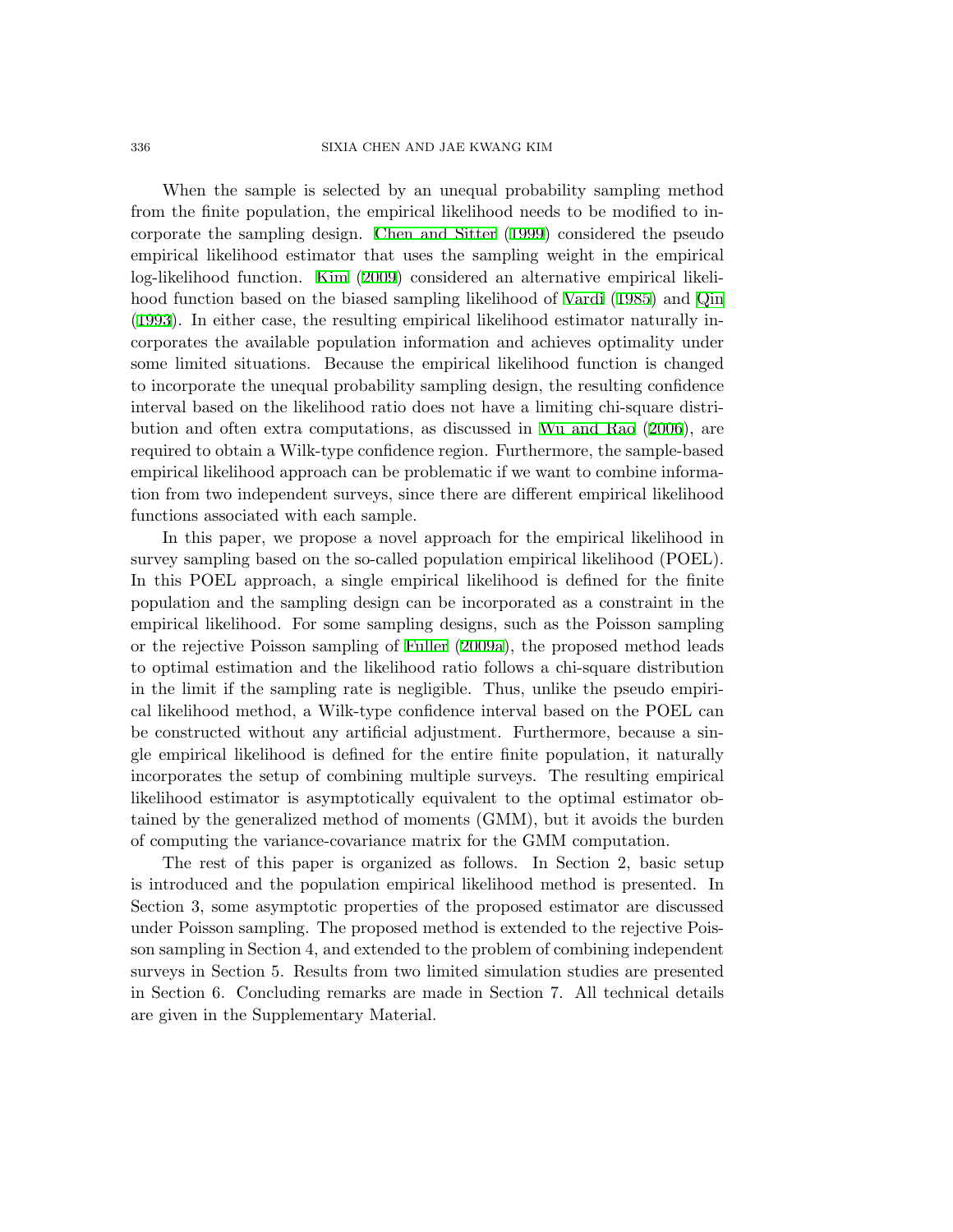## **2. Population Empirical Likelihood**

Consider a finite population  $(x_i, y_i)$  of known size N. Suppose we are interested in estimating a parameter  $\theta_0$  that is defined by solving

<span id="page-2-0"></span>
$$
\sum_{i=1}^{N} U(x_i, y_i; \theta) = 0,
$$
\n(2.1)

for  $\theta$ . Many finite-population parameters can be defined as the solutions to ([2.1](#page-2-0)). Thus, if the parameter of interest is the population total  $Y = \sum_{i=1}^{N} y_i$ , we can take  $\theta = N\mu_y$  and  $\mu_y$  through [\(2.1](#page-2-0)) with  $U(X, Y; \mu_y) = (Y - \mu_y)$ . Without loss of generality, we assume that the solution  $\theta_0$  to [\(2.1](#page-2-0)) is unique.

Suppose now that a sample of size  $n$  is selected from the population using a probability sampling design. Let *s* be the index set of the sample and  $\pi_i$  $Pr(i \in s)$ , the known first-order inclusion probabilities of unit *i*, for all units in the population. Let  $d_i = \pi_i^{-1}$  be the design weight of unit *i* in the sample. A design-consistent estimator of  $\theta_0$  can be obtained by solving the estimating equation

$$
N^{-1} \sum_{i \in s} d_i U(x_i, y_i; \theta) = 0
$$
\n(2.2)

<span id="page-2-1"></span>for *θ*. [Binder](#page-19-4) ([1983\)](#page-19-4) discussed some theories for the estimators defined from the solution to the estimating equation ([2.2](#page-2-1)) under complex sampling.

If we know aggregate population information on *x,* such as the population mean  $\bar{X}_N$ , then we can incorporate it to improve efficiency of the resulting estimator of  $\theta_0$ . One way to achieve this efficiency is through calibration. Thus, instead of solving ([2.2\)](#page-2-1), consider solving

<span id="page-2-4"></span>
$$
\sum_{i \in s} d_i \omega_i U(x_i, y_i; \theta) = 0,
$$
\n(2.3)

<span id="page-2-2"></span>where  $\omega_i$  is determined to minimize  $\sum_{i \in s} d_i (\omega_i - 1)^2$  subject to the calibration constraint

<span id="page-2-3"></span>
$$
\sum_{i \in s} d_i \omega_i (1, x'_i)' = (1, \bar{X}'_N)'. \tag{2.4}
$$

For the special case of  $\theta_0 = \bar{Y}_N = N^{-1} \sum_{i=1}^N y_i$ , Deville and Särndal [\(1992](#page-19-5)) discussed the choice of objective functions that lead to calibration estimators asymptotically equivalent to the generalized regression (GREG) estimator

$$
\hat{\theta}_{GREG} = \bar{y}_d - \hat{B} \left( \bar{x}_d - \bar{X}_N \right),\tag{2.5}
$$

where

$$
(\bar{x}'_d, \bar{y}_d)' = \left(\sum_{i \in s} d_i\right)^{-1} \sum_{i \in s} d_i (x'_i, y_i)',
$$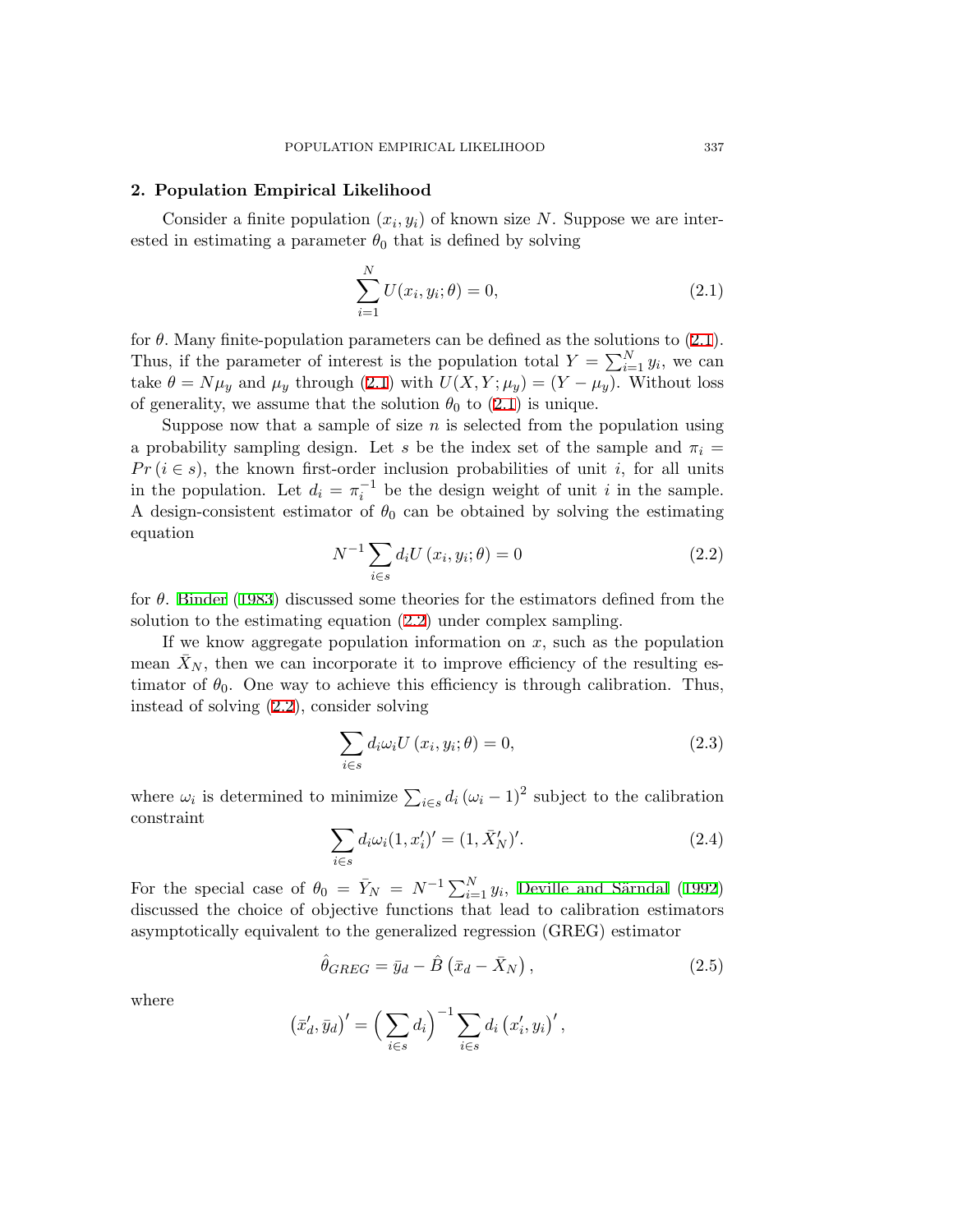$$
\hat{B} = \sum_{i \in s} d_i y_i (x_i - \bar{x}_d)' \left\{ \sum_{i \in s} d_i (x_i - \bar{x}_d) (x_i - \bar{x}_d)' \right\}^{-1}.
$$

[Chen and Sitter](#page-19-0) [\(1999](#page-19-0)) considered using the pseudo empirical likelihood function

$$
l_p(\omega) = \sum_{i \in s} d_i \log \left( d_i \omega_i \right) \tag{2.6}
$$

as an objective function for the calibration estimation with constraints ([2.4](#page-2-2)). The resulting pseudo empirical likelihood calibration estimator for  $\theta_0 = Y_N$  is asymptotically equivalent to the GREG estimator in ([2.5](#page-2-3)). The GREG estimator has certain optimal properties under the model where the finite population is a realization of the linear regression model

<span id="page-3-1"></span><span id="page-3-0"></span>
$$
y_i = x_i' \beta + e_i,\tag{2.7}
$$

with  $E_\zeta(e_i) = 0$  and  $V_\zeta(e_i) = \sigma^2$ . If the linear regression model ([2.7](#page-3-0)) does not hold, then the GREG estimator is no longer optimal.

The design optimal regression estimator that minimizes the design variance among the linear class  $\hat{\theta} = \bar{y}_{HT} - B(\bar{q}_{HT} - \bar{q}_N)$  is

$$
\hat{\theta}_{opt} = \bar{y}_{HT} - \hat{B}_{opt} (\bar{q}_{HT} - \bar{q}_N), \qquad (2.8)
$$

where

$$
(\bar{q}'_{HT}, \bar{y}_{HT})' = (N^{-1} \sum_{i \in s} d_i q'_i, N^{-1} \sum_{i \in s} d_i y_i)',
$$

 $q_i = (1, x'_i)'$ , and  $\hat{B}_{opt}$  is a consistent estimator of  $B_{opt} = \text{Cov}(\bar{y}_{HT}, \bar{q}_{HT})$  ${\text{Var}(\bar{q}_{HT})}^{-1}$ . The design optimal regression estimator has been discussed by [Fuller and Isaki](#page-20-9) ([1981](#page-20-9)), [Montanari](#page-20-10) ([1987\)](#page-20-10), and [Rao](#page-20-11) ([1994\)](#page-20-11).

We consider an empirical-likelihood-type estimator that leads to a solution asymptotically equivalent to the design optimal regression estimator in ([2.8](#page-3-1)). Instead of assigning weights only for the sample, we propose using the populationlevel log-likelihood

<span id="page-3-2"></span>
$$
l = \sum_{i=1}^{N} \log \left( \omega_i \right),\tag{2.9}
$$

 $\sum_{i=1}^{N} \omega_i = 1$ , as the objective function for the calibration estimation. Because the final estimator is obtained by solving ([2.3](#page-2-4)) for  $\theta$ , the final weights  $d_i\omega_i$  in [\(2.3](#page-2-4)) are used to compute the design optimal estimator from the sample observation. Unlike the pseudo empirical likelihood, the proposed likelihood ([2.9\)](#page-3-2), called the population empirical likelihood (POEL), is defined at the population level. To incorporate the auxiliary information into the estimation, we use

$$
\sum_{i \in s} d_i \omega_i (1, x'_i)' = (1, \bar{X}'_N)',
$$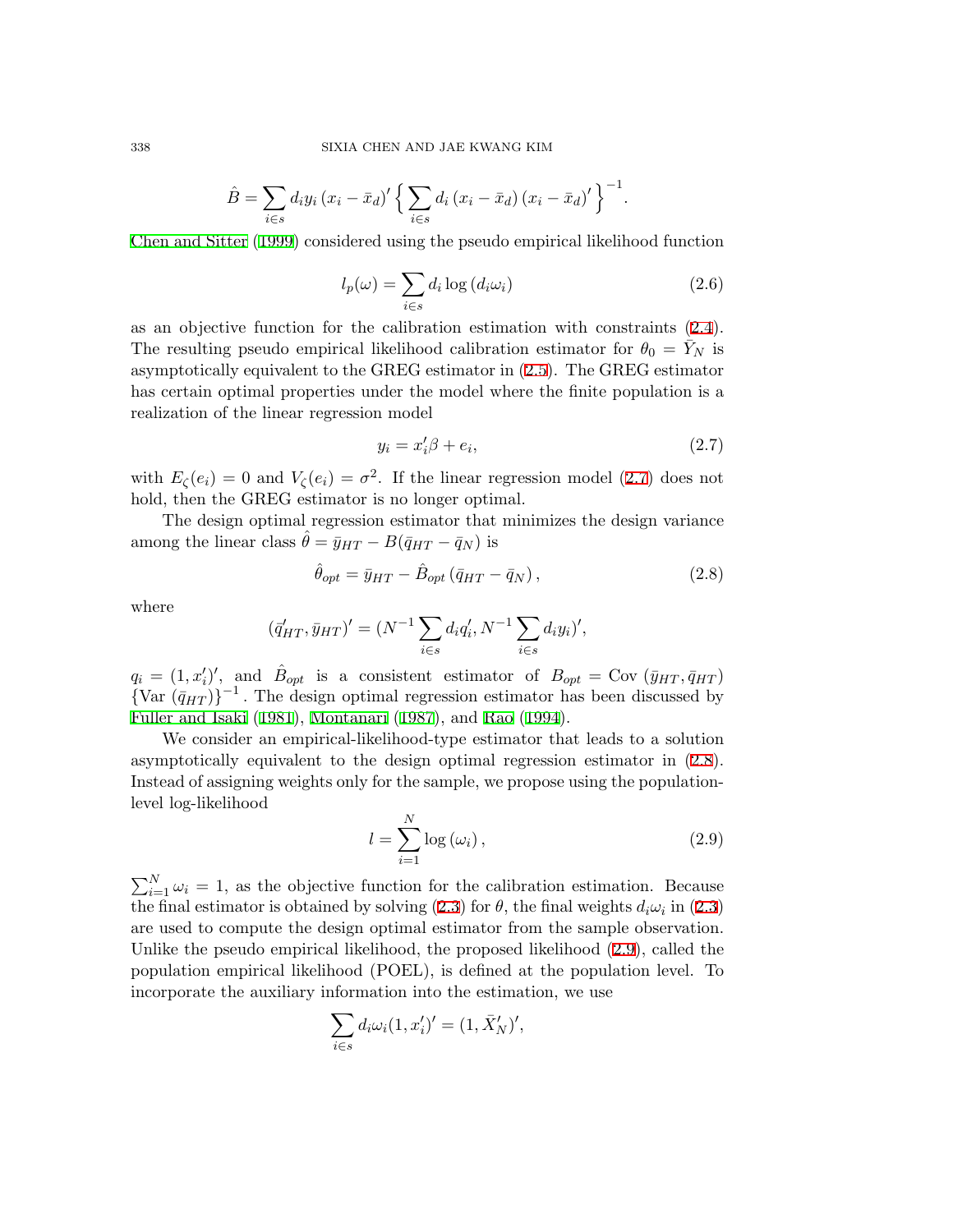the constraints in ([2.4\)](#page-2-2). For rejective Poisson sampling, in order to remove the effect of sampling design, we can incorporate additional constraints in the sampling design, as will be discussed in Section 4.

There are several advantages of the proposed method. First, it naturally incorporates additional information. For example, if  $\bar{h}_N = N^{-1} \sum_{i=1}^N h(x_i)$  is known,  $h(x)$  an arbitrary function of x, then we can add the constraint

$$
\sum_{i \in s} d_i \omega_i h(x_i) = \bar{h}_N,
$$

into the optimization using the POEL. Thus it is directly applicable in the calibration problem of survey sampling. Given the constraints, it achieves the lower bound for the asymptotic design variance under some sampling designs. For example, if  $\theta_0 = \bar{Y}_N$  and  $h(x) = (1, x')'$ , we show that the proposed estimator is asymptotically equal to design optimal regression estimator [\(2.8](#page-3-1)) when the sampling rate is negligible. In addition, under some regularity conditions, the POEL enables us to obtain the likelihood ratio confidence intervals using chi-square quantiles. Then too, we can combine all sources of information from several surveys by using a single POEL to obtain the optimal estimator, as will be discussed in Section 5.

#### **3. Main Results**

Consider a Poisson sampling setup where independent Bernoulli trials are used to select the sample. Let  $I_i$  be the sample selection indicator that takes the value one if unit *i* is selected in the sample and takes the value zero otherwise. In the Poisson sampling, the  $I_i$  are independent Bernoulli  $(\pi_i)$  random variables, where  $\pi_i$  are known.

<span id="page-4-2"></span>Under Poisson sampling, the POEL approach can be formulated as maximizing

$$
l = \sum_{i=1}^{N} \log(\omega_i),\tag{3.1}
$$

<span id="page-4-0"></span>subject to

$$
\sum_{i=1}^{N} \omega_i = 1, \quad \sum_{i=1}^{N} \omega_i \frac{I_i}{\pi_i} U_i(\theta) = 0.
$$
 (3.2)

Thus, without extra information, we get  $\omega_i = N^{-1}$  and the POEL estimator  $\hat{\theta}_{POEL}$  is the same as that obtained from the solution of ([2.2\)](#page-2-1). In order to incorporate the known population size information, we add the constraint

<span id="page-4-1"></span>
$$
\sum_{i=1}^{N} \omega_i \left( \frac{I_i}{\pi_i} - 1 \right) = 0. \tag{3.3}
$$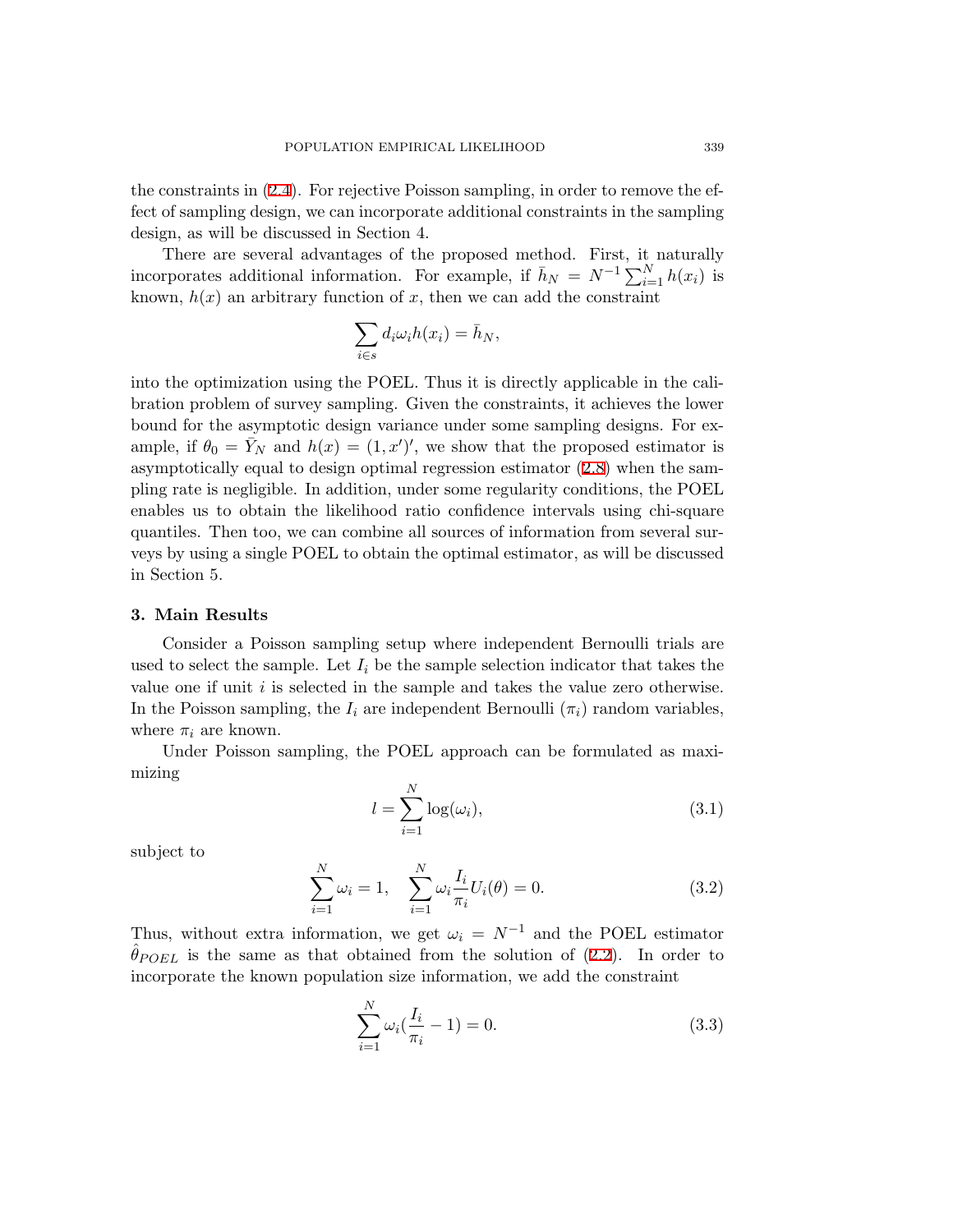In the constraints  $(3.2)$  $(3.2)$  and  $(3.3)$  $(3.3)$ , the observed values of  $x_i$  in the units with  $I_i = 0$  are not used. To incorporate the auxiliary information associated with the non-sampled part of  $x_i$ , we can impose that

<span id="page-5-0"></span>
$$
\sum_{i=1}^{N} \omega_i \frac{I_i}{\pi_i} h_i = \bar{h}_N,
$$
\n(3.4)

for some function  $h_i = h(x_i)$ , where  $\bar{h}_N = N^{-1} \sum_{i=1}^N h(x_i)$ . By ([3.2\)](#page-4-0) and [\(3.3](#page-4-1)), [\(3.4](#page-5-0)) can be written as

<span id="page-5-1"></span>
$$
\sum_{i=1}^{N} \omega_i \frac{I_i}{\pi_i} (h_i - \bar{h}_N) = 0.
$$
 (3.5)

To solve for this optimization problem, by the Lagrange multiplier method, a two-step algorithm can be used. In the first step, the optimal weight that maximizes [\(3.1](#page-4-2)) subject to  $\sum_{i=1}^{N} \omega_i = 1$ , ([3.3\)](#page-4-1), and [\(3.5](#page-5-1)) can be expressed as

$$
\hat{\omega}_i = \frac{1}{N} \frac{1}{1 + \hat{\lambda}' g_i},
$$

where  $g_i = ((I_i \pi_i^{-1} - 1), I_i \pi_i^{-1} (h_i - \bar{h}_N)')'$  and  $\hat{\lambda}$  is the solution to

$$
\frac{1}{N}\sum_{i=1}^N \frac{g_i}{1+\hat{\lambda}'g_i}=0.
$$

In the second step, we can get the resulting POEL estimator  $\hat{\theta}_{POEL}$  by solving

<span id="page-5-2"></span>
$$
\sum_{i=1}^{N} \hat{\omega}_i \frac{I_i}{\pi_i} U_i(\theta) = 0.
$$
\n(3.6)

Because the control function  $h_i$  in [\(3.4](#page-5-0)) does not depend on  $\theta$ , the POEL estimator is obtained by this two-step algorithm. Such an algorithm was discussed in [Chaudhuri, Handcock, and Rendall](#page-19-2) [\(2008](#page-19-2)). If the control function *h<sup>i</sup>* depends on the unknown parameter  $\theta$ , say  $h_i = h(x_i; \theta)$ , then the optimization is computationally more challenging. In this case, using  $\hat{h}_i = h(x_i; \hat{\theta})$ ,  $\hat{\theta}$  any  $\sqrt{n}$ -consistent estimator of  $\theta$ , in [\(3.4](#page-5-0)) leads to the same two-step algorithm for optimization and the two-step solution is asymptotically equivalent to the original solution.

To discuss asymptotic properties, we first assume a sequence of finite populations and samples satisfying regularity conditions

(C1)  $\theta_0 \in \Theta$  is the unique solution to  $N^{-1} \sum_{i=1}^{N} U(X_i, Y_i; \theta_0) = 0$ ,  $\Theta$  is a compact set in *p*-dimensional Euclidean space, and  $U(X, Y; \theta)$  is uniformly continuous in Θ*.*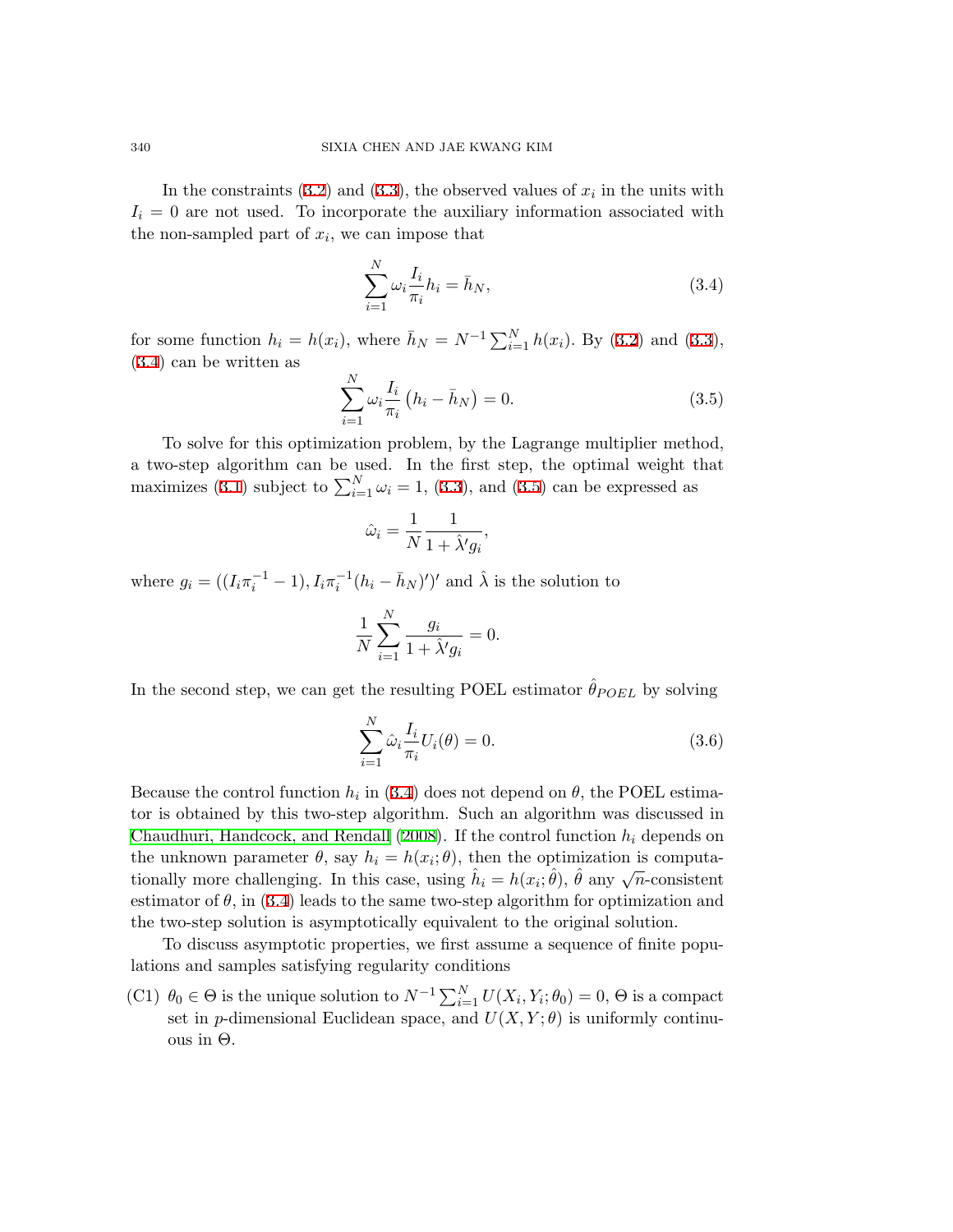- (C2) The partial derivative *U*˙ (*θ*) = *∂U*(*X, Y* ; *θ*)*/∂θ* is a continuous function of *θ* in the neighborhood of  $\theta_0$  almost surely, and  $\partial U(\theta_0)/\partial \theta$  is nonsingular.
- (C3) With  $g_i = (I_i \pi_i^{-1} 1, I_i \pi_i^{-1} (h_i \bar{h}_N)')'$ , as  $n_B \to \infty$ ,

$$
n_B^{1/2} \left( N^{-1} \sum_{i=1}^N I_i \pi_i^{-1} U_i'(\theta_0), N^{-1} \sum_{i=1}^N g_i' \right)' \stackrel{d}{\to} N(0, V),
$$

where  $n_B = E(n)$  and *V* is a positive definite matrix.

- (C4)  $||\partial U(x, y; \theta)/\partial \theta||$ ,  $||U(x, y; \theta)||^4$ , and  $||h(x)||^4$  are bounded by  $K(x, y)$  in  $\Theta$ , and  $\lim_{N \to \infty} N^{-1} \sum_{i=1}^{N} K(x_i, y_i) = \mu_K$  where  $\mu_K > 0$ .
- $(C5)$  max<sub>*i*∈*s*</sub>  $||h_i|| = o_p(n_B^{1/2})$  $B^{1/2}$ ) and  $\max_{i \in S} ||U_i(\theta_0)|| = o_p(n_B^{1/2})$  $\binom{1}{B}^2$ .

(C6) 
$$
C_1 < \pi_i N n_B^{-1} < C_2
$$
,  $i = 1, 2, ..., N$ , for some constants  $0 < C_1 < C_2$ .

Condition (C1) and (C2) ensure the identifiability of parameter  $\theta_0$  and the smoothness properties of function  $U(\theta)$ . Condition (C3) ensures the asymptotic normality of Horvitz-Thompson type estimator under Poisson sampling. Theorem 1.3.3 of [Fuller](#page-19-6) [\(2009b](#page-19-6)) provides sufficient conditions for (C3). Condition (C4) is the usual moment condition in survey sampling. Condition (C5) is one of the typical conditions to enable  $\hat{\lambda} = O_p(n_B^{-1/2})$  and Taylor expansion, while (C6) controls the behavior of the first order inclusion probabilities.

**Theorem 1.** *If* (C1)*−*(C6) *hold, the population empirical likelihood (POEL) estimator*  $\hat{\theta}_{POEL}$  *at* [\(3.6](#page-5-2)) *has the asymptotic expansion* 

$$
\hat{\theta}_{POEL} - \theta_0 = -\tau \left\{ \frac{1}{N} \sum_{i=1}^{N} \frac{I_i}{\pi_i} U_i(\theta_0) - B^* \left( \frac{1}{N} \sum_{i=1}^{N} \frac{I_i}{\pi_i} \eta_i - \bar{\eta}_N \right) \right\} + o_p(n_B^{-1/2}), \tag{3.7}
$$

where  $\tau = [N^{-1} \sum_{i=1}^{N} \partial U_i(\theta_0)/\partial \theta]^{-1}$ ,  $\eta = (1, (h - \bar{h}_N)')'$ ,  $h = h(x)$ , and  $B^* =$  $\Omega_1 \Omega_2^{-1}$ , *with* 

<span id="page-6-1"></span><span id="page-6-0"></span>
$$
\Omega_1 = \left(\frac{1}{N^2} \sum_{i=1}^N (\frac{1}{\pi_i} - 1) U_i, \frac{1}{N^2} \sum_{i=1}^N \frac{1}{\pi_i} U_i (h_i - \bar{h}_N)'\right),\tag{3.8}
$$

<span id="page-6-2"></span>
$$
\Omega_2 = \begin{pmatrix} N^{-2} \sum_{i=1}^N (\pi_i^{-1} - 1) & N^{-2} \sum_{i=1}^N (\pi_i^{-1} - 1)(h_i - \bar{h}_N)' \\ N^{-2} \sum_{i=1}^N (\pi_i^{-1} - 1)(h_i - \bar{h}_N) & N^{-2} \sum_{i=1}^N \pi_i^{-1} (h_i - \bar{h}_N)^{\otimes 2} \end{pmatrix}, \quad (3.9)
$$

 $where X<sup>®2</sup> = XX'$ *. We have* 

$$
V_h^{-1/2} \left(\hat{\theta}_{POEL} - \theta_0\right) \stackrel{d}{\rightarrow} N(0, I),\tag{3.10}
$$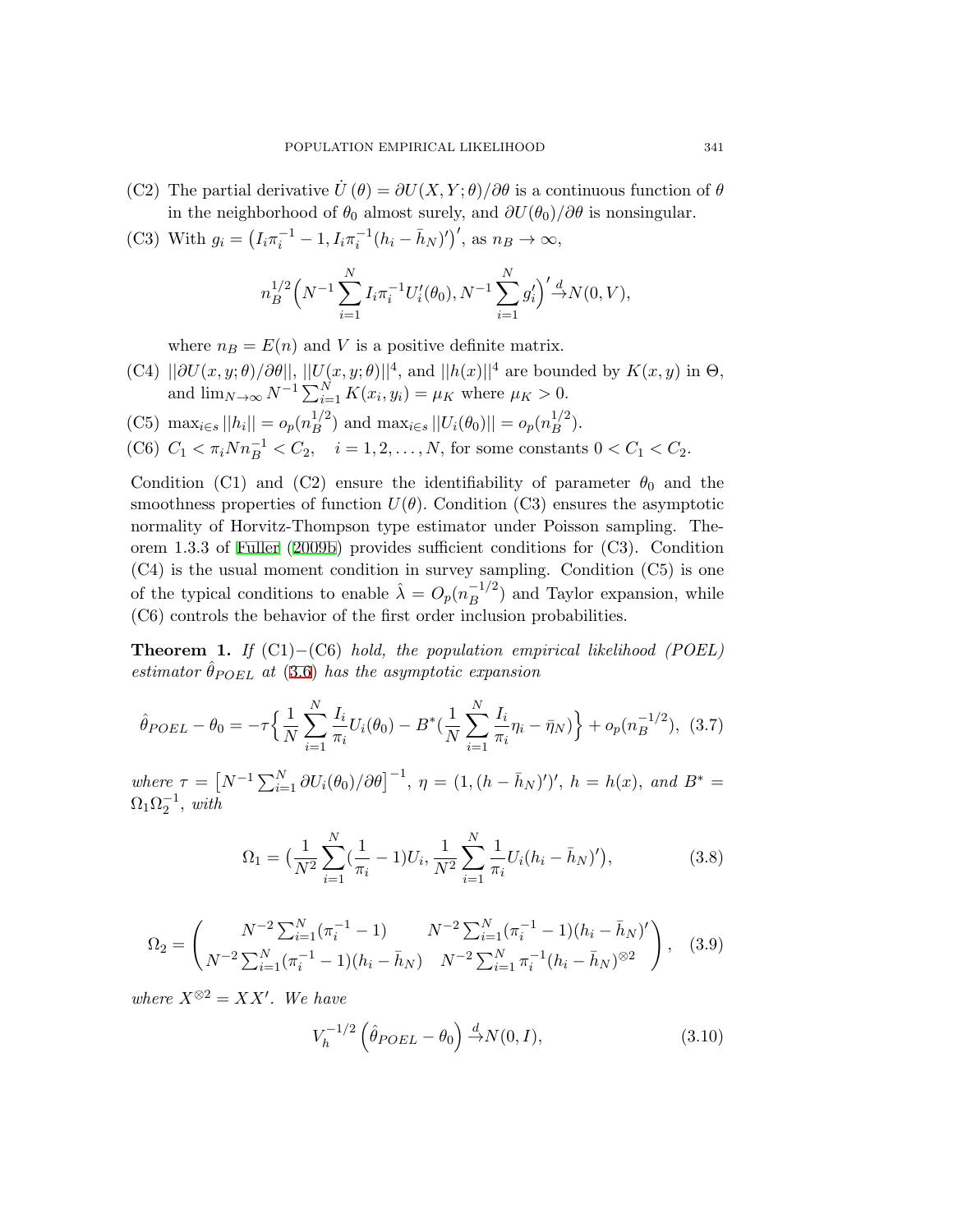*and*  $V_h = \tau \Omega_h \tau'$  *with* 

<span id="page-7-0"></span>
$$
\Omega_h = N^{-2} V \Big\{ \sum_{i=1}^N \frac{I_i}{\pi_i} U_i - B^* \big( \sum_{i=1}^N \frac{I_i}{\pi_i} \eta_i - \sum_{i=1}^N \eta_i \big) \Big\}.
$$

**Remark 1.** For  $\theta_0 = \bar{Y}_N$ ,  $h = x$ , and  $U = y - \theta$ , ([3.7\)](#page-6-0) is

$$
\hat{\theta}_{POEL} = \bar{Y}_N + \frac{1}{N} \sum_{i=1}^N \frac{I_i}{\pi_i} (y_i - \bar{Y}_N) - B_1^* (\frac{\hat{N}}{N} - 1) - B_2^* \{ \frac{1}{N} \sum_{i=1}^N \frac{I_i}{\pi_i} (x_i - \bar{X}_N) \} + o_p(n_B^{-1/2}),
$$
\n(3.11)

where  $\hat{N} = \sum_{i=1}^{N} I_i \pi_i^{-1}$ ,  $(B_1^*, B_2^*) = \Omega_1 \Omega_2^{-1}$  with  $\Omega_1$  and  $\Omega_2$  at [\(3.8](#page-6-1)) and [\(3.9](#page-6-2)). If  $n_B/N \to 0$ , under Poisson sampling,

$$
\Omega_1 = \text{Cov}\left(N^{-1}\sum_{i=1}^N I_i \pi_i^{-1} U_i, N^{-1}\sum_{i=1}^N I_i \pi_i^{-1} q_i\right) + o_p(n_B^{-1})
$$

and  $\Omega_2 = \text{Var}(N^{-1}\sum_{i=1}^N I_i \pi_i^{-1} q_i) + o_p(n_B^{-1})$  with  $q_i = (1, (x_i - \bar{X}_N)')'$ . Here  $\theta_{POEL}$  is obtained by minimizing the first order asymptotic variance of the estimators in the class of [\(3.11\)](#page-7-0). Thus, it is asymptotically equivalent to the optimal estimator ([2.8\)](#page-3-1).

In Theorem 1, the sampling design is not necessarily Poisson sampling, though the optimality result in Remark 1 is established under Poisson sampling. By Theorem 1, the consistent estimator of  $V_h$  can be written as  $\hat{V}_h = \hat{\tau} \hat{\Omega}_h \hat{\tau}',$ where  $\hat{\tau} = \left\{ N^{-1} \sum_{i=1}^{N} I_i \pi_i^{-1} \partial U_i(\hat{\theta}) / \partial \theta \right\}^{-1}, \, \hat{\Omega}_h = N^{-2} \sum_{i=1}^{N} I_i (1 - \pi_i) \pi_i^{-2} \hat{r}_i^{\otimes 2},$  $\hat{r}_i = U_i(\hat{\theta}) - \hat{B}^* \eta_i, \ \hat{B}^* = \hat{\Omega}_1 \hat{\Omega}_2^{-1},$ 

$$
\hat{\Omega}_1 = \left(\frac{1}{N^2} \sum_{i=1}^N I_i (1 - \pi_i) \pi_i^{-2} U_i(\hat{\theta}), \frac{1}{N^2} \sum_{i=1}^N I_i \pi_i^{-2} U_i(\hat{\theta}) (h_i - \bar{h}_N)'\right),
$$
  

$$
\hat{\Omega}_2 = \left(\frac{N^{-2} \sum_{i=1}^N I_i (1 - \pi_i) \pi_i^{-2}}{N^{-2} \sum_{i=1}^N I_i (1 - \pi_i) \pi_i^{-2} (h_i - \bar{h}_N)'}\right),
$$

with  $\theta = \theta_{POEL}$ .

By Theorem 1, we can construct a Wald-type confidence interval for  $\theta_0$  using the asymptotic normality.

**Theorem 2.** *Under the assumptions of Theorem 1, if*  $R_n(\theta_0) = 2\{l(\hat{\theta}_{POEL})$  $l(\theta_0)$ *}* where  $l(\theta) = \sum_{i=1}^{N} \log(\omega_i)$  with  $\omega_i$  satisfying ([3.2\)](#page-4-0), [\(3.3](#page-4-1)), and [\(3.5](#page-5-1)), then, as  $n_B \to \infty$  and  $n_B/N \to 0$ ,  $R_n(\theta_0) \stackrel{d}{\to} \chi_p^2$ , where p is the dimension of  $\theta$ .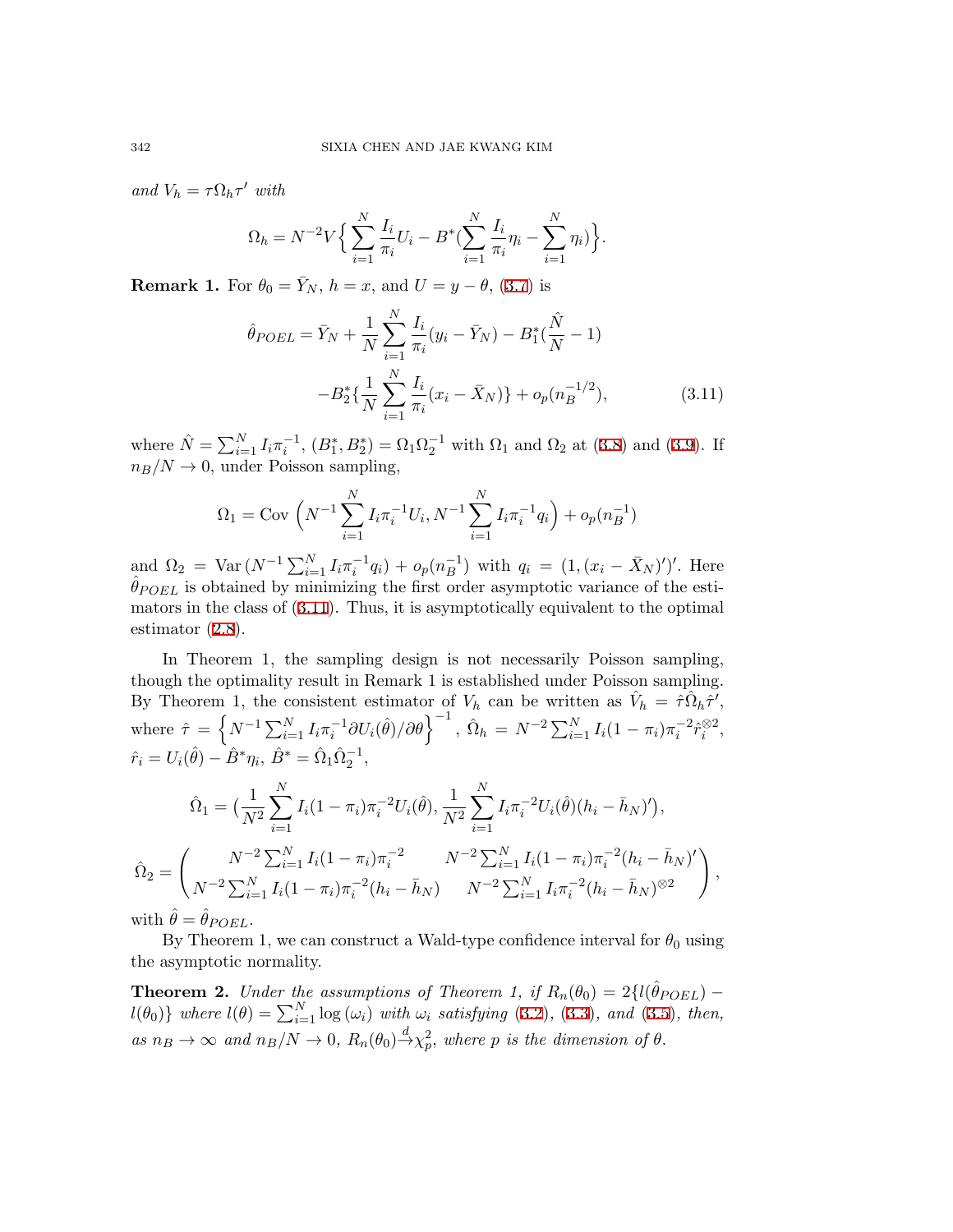According to Theorem 2, under some regularity conditions, a Wilk-type confidence interval for  $\theta_0$  can be constructed with a chi-square distribution as the limiting distribution when the sampling rate  $n_B/N$  is negligible.

The variance of the POEL estimator depends on the choice of the control function  $h_i$  in constraint [\(3.4](#page-5-0)). The optimal choice of  $h_i$  requires some superpopulation model for the conditional distribution of  $y_i$  on  $x_i$ . Because the mode of inference is purely design-based in our paper, we do not pursue this topic.

**Remark 2.** The sample empirical likelihood (SEL) estimator  $\hat{\theta}_{SEL}$  can be obtained by maximizing  $l_e = \sum_{i \in s} \log(\omega_i)$  subject to

<span id="page-8-2"></span>
$$
\sum_{i \in s} \omega_i = 1, \quad \sum_{i \in s} \omega_i \pi_i^{-1} U_i(\theta) = 0,
$$
\n(3.12)

$$
\sum_{i \in s} \omega_i \pi_i^{-1} (h_i - \bar{h}_N) = 0.
$$
 (3.13)

The resulting SEL estimator is algebraically equivalent to the nonparametric likelihood estimator proposed by [Kim](#page-20-6) ([2009\)](#page-20-6). Furthermore, under certain conditions, it can be shown that

$$
R_n(\theta_0) = 2 \left\{ l_e(\hat{\theta}_{SEL}) - l_e(\theta_0) \right\} \stackrel{d}{\rightarrow} \chi_1^2.
$$

For  $\theta = E(Y)$ , if  $n/N \to 0$ , the SEL estimator  $\theta_{SEL}$  with  $h = x$  is asymptotically equivalent to the optimal estimator

<span id="page-8-0"></span>
$$
\hat{\theta}_{opt1} = \bar{y}_d - \hat{B}(\bar{x}_d - \bar{X}_N),\tag{3.14}
$$

where

$$
(\bar{x}'_d, \bar{y}_d) = \frac{\sum_{i \in s} \pi_i^{-1} x'_i, \sum_{i \in s} \pi_i^{-1} y_i}{\sum_{i \in s} \pi_i^{-1}},
$$

 $\hat{B} = \hat{C}(\bar{y}_d, \bar{x}_d) \{\hat{V}(\bar{x}_d)\}^{-1}$ , and  $\hat{C}(\bar{y}_d, \bar{x}_d)$  and  $\hat{V}(\bar{x}_d)$  are design consistent estimator of Cov  $(\bar{y}_d, \bar{x}_d)$  and  $Var(\bar{x}_d)$ , respectively. Comparing ([3.14\)](#page-8-0) with ([2.8\)](#page-3-1), the POEL estimator is more efficient than the SEL estimator.

# **4. Extension to Rejective Poisson Sampling**

We now extend the results in Section 3 to other sampling designs. In particular, we consider rejective Poisson sampling, which covers simple random sampling and stratified random sampling as special cases. Rejective Poisson sampling has been studied by Hájek [\(1964\)](#page-20-12), Hájek ([1981](#page-20-13)), and [Fuller](#page-19-3) ([2009a](#page-19-3)). Hájek [\(1964](#page-20-12)) considered the linear design constraint

<span id="page-8-1"></span>
$$
\sum_{i=1}^{N} \frac{\delta_i}{p_i} z_i = \sum_{i=1}^{N} z_i,
$$
\n(4.1)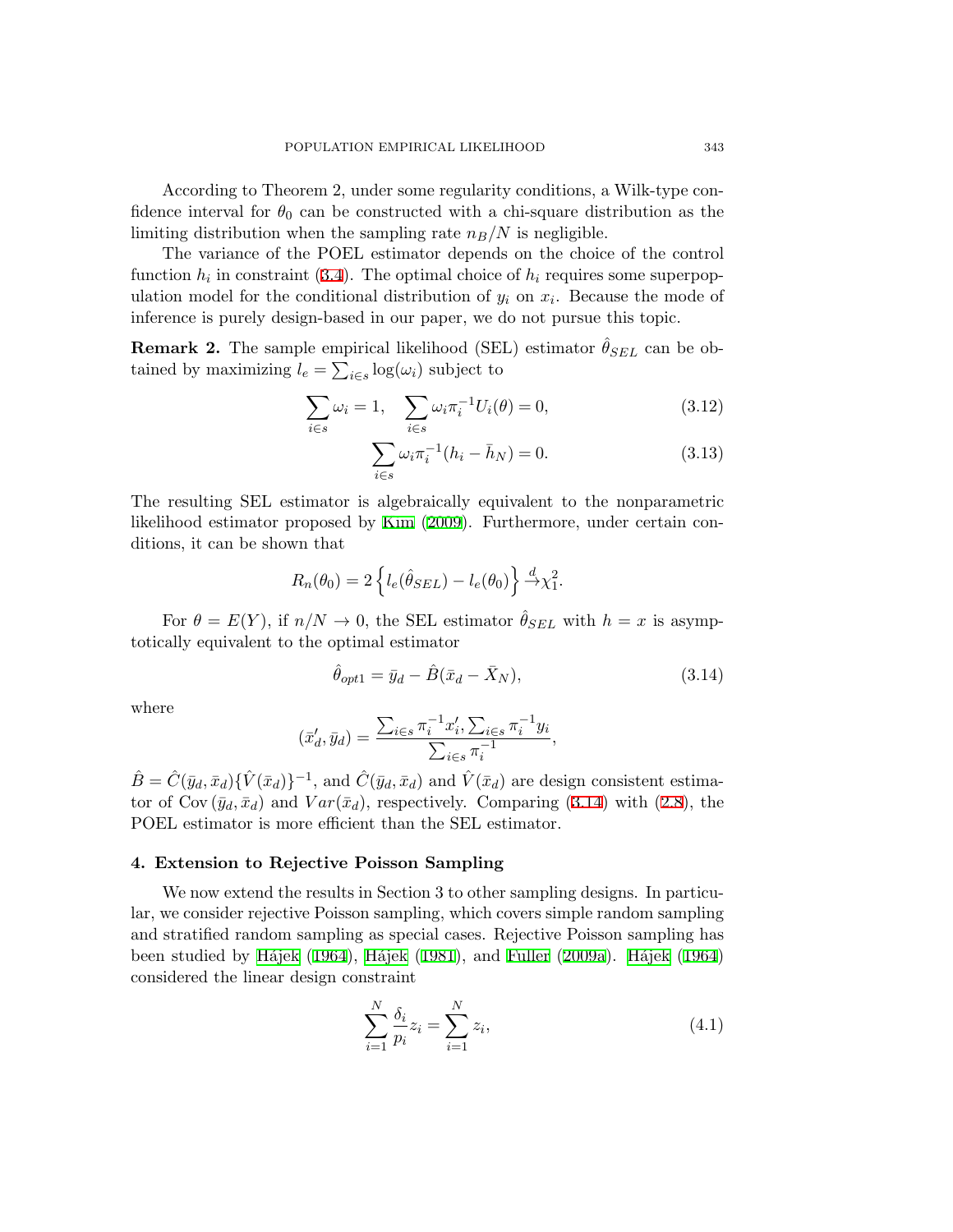with  $z_i = p_i$  and  $\sum_{i=1}^{N} p_i = n$ , where  $p_i$  and  $\delta_i$  are the inclusion probabilities and sampling indicators for the initial sampling design, respectively. [Fuller](#page-19-3) ([2009a](#page-19-3)) considered a rejective sampling with constraints

<span id="page-9-0"></span>
$$
\hat{Q}_{p,n} = (\bar{z}_p - \bar{Z}_N)' V_{\bar{z}\bar{z}}^{-1} (\bar{z}_p - \bar{Z}_N) < \gamma^2,\tag{4.2}
$$

for some  $\gamma^2 > 0$ , where  $\bar{z}_p = N^{-1} \sum_{i=1}^N \delta_i p_i^{-1} z_i$  and  $V_{\bar{z}\bar{z}} = V_{\text{pot}}(\bar{z}_p)$ ,  $V_{\text{pot}}$  denoting the variance calculated under Poisson sampling design. Since ([4.1\)](#page-8-1) is a special case of [\(4.2](#page-9-0)), we consider only ([4.2\)](#page-9-0). We consider the following rejective Poisson sampling procedure.

- Step 1 For  $i = 1, ..., N$ , generate  $\delta_i \sim Bernoulli(p_i)$  independently.
- Step 2 Check if ([4.2\)](#page-9-0) holds. If it does not hold, then go to [Step 1]. If the constraint is satisfied, then set  $(I_1, \ldots, I_N) = (\delta_1, \ldots, \delta_N)$ . The final sample consists of elements with  $I_i = 1$ .

Even if  $\delta_i$  are generated independently, the realized sampling indicators  $I_1, \ldots, I_N$  are no longer independent. The initial selection probabilities  $p_i(i = 1, \ldots, I_N)$ 1*,* 2*, . . . , N*) for Poisson sampling are not equal to the target inclusion probabilities  $\pi_i(i=1,2,\ldots,N)$ . The POEL estimator can be obtained by maximizing [\(3.1](#page-4-2)) subject to

<span id="page-9-1"></span>
$$
\sum_{i=1}^{N} \omega_i = 1, \qquad \sum_{i=1}^{N} \omega_i \left( \frac{I_i}{p_i} - 1 \right) = 0, \quad \sum_{i=1}^{N} \omega_i \left( \frac{I_i}{p_i} - 1 \right) z_i = 0, \tag{4.3}
$$

$$
\sum_{i=1}^{N} \omega_i \frac{I_i}{p_i} (h_i - \bar{h}_N) = 0, \quad \sum_{i=1}^{N} \omega_i \frac{I_i}{p_i} U_i(\theta) = 0.
$$
 (4.4)

In ([4.3\)](#page-9-1), the constraint  $\sum_{i=1}^{N} \omega_i (I_i p_i^{-1} - 1) z_i = 0$  is added to account for the design constraint in ([4.2\)](#page-9-0). Suppose (C1)-(C3) and (C5) hold with  $\pi_i$  and  $g_i$  replaced by  $p_i$  and  $g_i^*$ , respectively, where  $g_i^* = ((I_i p_i^{-1} - 1)z_i^*, I_i p_i^{-1}(h_i' - \bar{h}_N'))', z_i^* = (1, z_i')'.$ Let  $G_N(\gamma^2) = Pr(\hat{Q}_{p,n} \leq \gamma^2), G_{N(i)}(\gamma^2) = Pr(\hat{Q}_{p,n} \leq \gamma^2 | i \in S), G_{N(ij)}(\gamma^2) =$  $Pr(\hat{Q}_{p,n} \leq \gamma^2 | i, j \in s)$ .

- (C7)  $|n_B N^{-1} p_i^{-1}|, z_i$  are bounded.
- $(C8)$   $\frac{||\partial M(\theta)/\partial \theta||and||M(\theta)||^4}{N}$  are bounded by  $K(x, y)$  in  $\Theta$ , and  $\lim_{N\to\infty} N^{-1}$  $\sum_{i=1}^{N} K(x_i, y_i) = \mu_K$  for some  $\mu_K > 0$ , where  $M_i(\theta) = (U_i'(\theta), z_i^{*'}, h_i' \overline{h}'_{N}$ <sup> $\overline{)'}.$ </sup>
- (C9)  $G_{N(i)}(\gamma^2) = G_N(\gamma^2) + g_{1N}(\gamma^2)\gamma^2\eta_i + o_p(n_B^{-1}),$  where  $\eta_i = n_B N^{-2} (1$  $p_i$ ) $p_i^{-1}z_i^2$  and  $g_{1N}(\gamma^2)$  is a bounded sequence.
- (C10)  $G_{N(ij)}(\gamma^2) = G_N(\gamma^2) + g_{1N}(\gamma^2)\gamma^2(\eta_i + \eta_j) + o_p(n_B^{-1}).$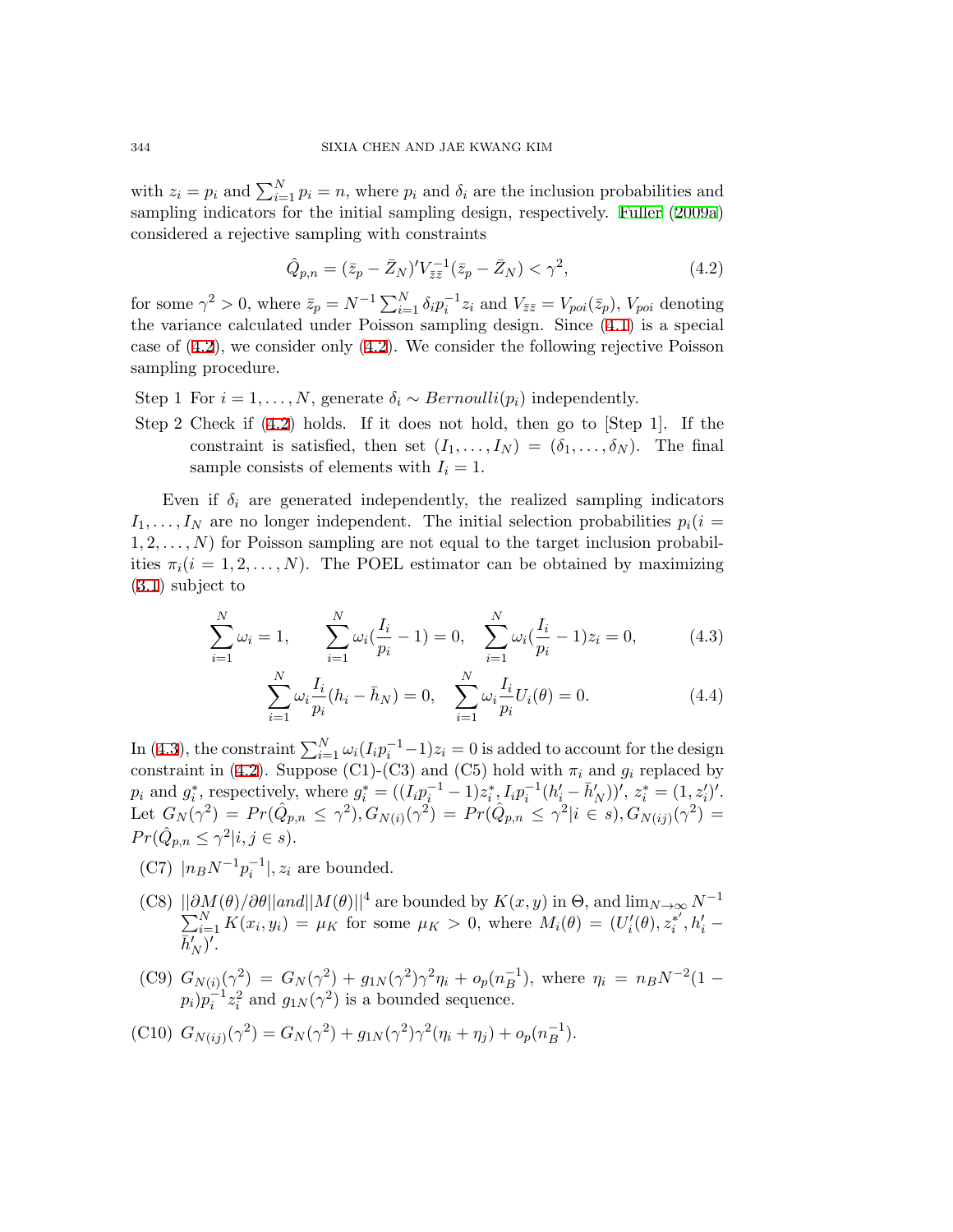$$
(C11) V_{\bar{z}\bar{z}}^{-1/2} (\bar{z}_p - \bar{Z}_N)^{\Delta} N(0, I).
$$

Condition (C7) is used to control the behavior of the first order inclusion probabilities and the boundness of  $z_i$ . Condition (C8) is the usual moment condition in survey sampling. Conditions (C9) and (C10) are similar to Assumption 8 in [Fuller](#page-19-3) [\(2009a](#page-19-3)), while (C11) holds for Poisson sampling under the moment conditions specified in Theorem 1.3.3 of [Fuller](#page-19-6) ([2009b\)](#page-19-6). For motivation of (C9) and (C10), without loss of generality assume  $\bar{z}_N = 0$  and  $n_B N^{-2} \sum_{i=1}^N (1 - p_i) p_i^{-1} z_i^2 = 1$ . After some algebra,

<span id="page-10-0"></span>
$$
E(\bar{z}_p - \bar{Z}_N | i \in s) = \frac{1}{N} \frac{1 - p_i}{p_i} z_i,
$$
\n(4.5)

$$
E(\bar{z}_p - \bar{Z}_N | i, j \in s) = \frac{1}{N} \frac{1 - p_i}{p_i} z_i + \frac{1}{N} \frac{1 - p_j}{p_j} z_j,
$$
\n(4.6)

$$
Var(\bar{z}_p - \bar{Z}_N | i \in s) = n_B^{-1} - \frac{1}{N^2} \frac{1 - p_i}{p_i} z_i^2,
$$
\n(4.7)

$$
Var(\bar{z}_p - \bar{Z}_N|i, j \in s) = n_B^{-1} - \frac{1}{N^2} \frac{1 - p_i}{p_i} z_i^2 - \frac{1}{N^2} \frac{1 - p_j}{p_j} z_j^2.
$$
 (4.8)

According to (C11),  $G_N$  is the CDF of the Chi-square distribution and  $G_{N(i)}$ and  $G_{N(i)}$  are the CDF of noncentralized Chi-square distributions. According to  $(4.5)-(4.8)$  $(4.5)-(4.8)$  $(4.5)-(4.8)$  $(4.5)-(4.8)$ , we have

$$
E(\hat{Q}_{p,n}|i \in s) = 1 - \eta_i + o_p(n_B^{-1}), \quad E(\hat{Q}_{p,n}|i,j \in s) = 1 - \eta_i - \eta_j + o_p(n_B^{-1}),
$$

where  $\eta_i = n_B N^{-2} (1 - p_i) p_i^{-1} z_i^2$ . So, we can write

<span id="page-10-1"></span>
$$
G_{N(i)}(\gamma^2) = Pr(\hat{Q}_{p,n} \le \gamma^2 | i \in s) = Pr\left\{ (1 - \eta_i)^{-1} \hat{Q}_{p,n} \le (1 - \eta_i)^{-1} \gamma^2 | i \in s \right\}
$$
  
=  $G_N \left\{ (1 - \eta_i)^{-1} \gamma^2 \right\} + o_p(n_B^{-1})$   
=  $G_N((1 + \eta_i)\gamma^2) + o_p(n_B^{-1})$   
=  $G_N(\gamma^2) + g_{1N}(\gamma^2)\gamma^2 \eta_i + o_p(n_B^{-1}),$ 

where  $g_{1N}$  is the density of the Chi-square distribution. Similarly,

$$
G_{N(ij)}(\gamma^2) = G_N(\gamma^2) + g_{1N}(\gamma^2)\gamma^2(\eta_i + \eta_j) + o_p(n_B^{-1}).
$$

**Theorem 3.** *Consider a rejective Poisson sampling with the design constraint in* [\(4.2](#page-9-0)). Let  $\hat{\theta}_{POEL}$  *be the population empirical likelihood estimator obtained by maximizing* [\(3.1\)](#page-4-2) *subject to constraints* ([4.3\)](#page-9-1) *and* [\(4.4\)](#page-9-1)*. If* (C1)*−*(C3), (C5) *and* (C6)*, and* (C7)*−*(C11) *hold,*

$$
\hat{\theta}_{POEL} - \theta_0 = -\tau \left\{ \frac{1}{N} \sum_{i=1}^{N} \frac{I_i}{\pi_i} U_i(\theta_0) - B(\frac{1}{N} \sum_{i=1}^{N} \frac{I_i}{\pi_i} \eta_i - \bar{\eta}_N) \right\} + o_p(n_B^{-1/2}), \tag{4.9}
$$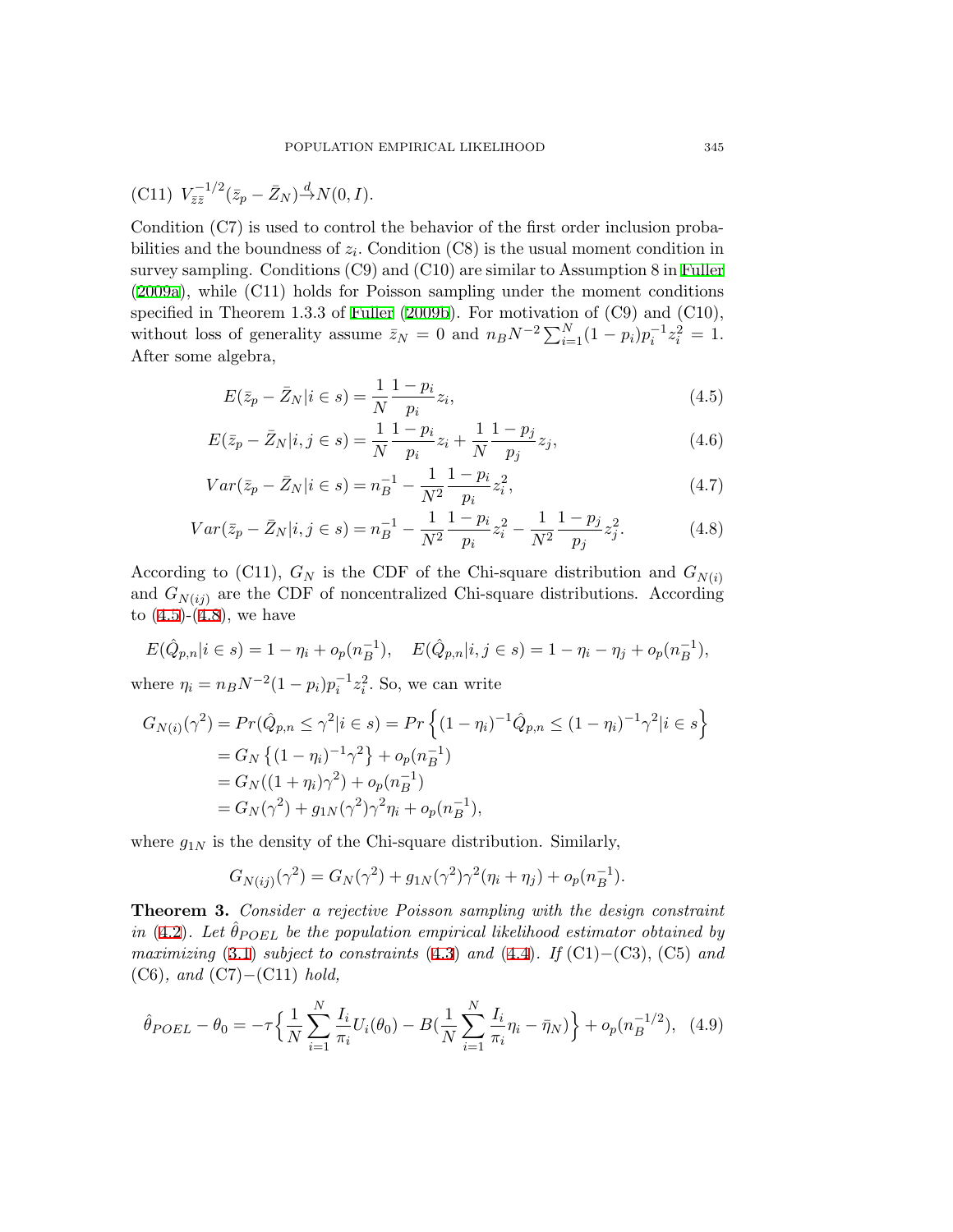where 
$$
\tau = \left\{ N^{-1} \sum_{i=1}^{N} \partial U_i(\theta_0) / \partial \theta \right\}^{-1}
$$
,  $\eta_i = (z_i^{*'}, (h_i - \bar{h}_N)')'$ ,  $h_i = h(x_i)$ ,  $z_i^* = (1, z_i')'$ ,  $B = \Omega_1 \Omega_2^{-1}$ , where

$$
\Omega_1 = \left(\frac{1}{N^2} \sum_{i=1}^N (\frac{1}{\pi_i} - 1) U_i z_i^{*'}, \frac{1}{N^2} \sum_{i=1}^N \frac{1}{\pi_i} U_i (h_i - \bar{h}_N)'\right),\tag{4.10}
$$

<span id="page-11-0"></span>
$$
\Omega_2 = \left( \frac{N^{-2} \sum_{i=1}^N (\pi_i^{-1} - 1) z_i^{* \otimes 2}}{N^{-2} \sum_{i=1}^N (\pi_i^{-1} - 1) (h_i - \bar{h}_N) z_i^{*'}} \frac{N^{-2} \sum_{i=1}^N (\pi_i^{-1} - 1) z_i^* (h_i - \bar{h}_N)^{'}}{N^{-2} \sum_{i=1}^N \pi_i^{-1} (h_i - \bar{h}_N)^{\otimes 2}} \right). \tag{4.11}
$$

*We have*

$$
V_h^{-1/2} \left(\hat{\theta}_{POEL} - \theta_0\right) \stackrel{d}{\rightarrow} N(0, I),\tag{4.12}
$$

*where*  $V_h = \tau \Omega_h \tau'$  *with* 

$$
\Omega_h = N^{-2} V \Big\{ \sum_{i=1}^N \frac{I_i}{\pi_i} U_i - B \Big( \sum_{i=1}^N \frac{I_i}{\pi_i} \eta_i - \sum_{i=1}^N \eta_i \Big) \Big\}
$$
  
=  $V_{\text{pot}}(\hat{e}_p),$ 

*V*<sub>poi</sub> denotes the variance under Poisson sampling design, and  $\hat{e}_p = N^{-1}$  $\sum_{i=1}^{N} I_i p_i^{-1} e_i$  with  $e_i = U_i - B \eta_i$ .

**Remark 3.** For  $\hat{\theta}_0 = \bar{Y}_N$  and  $h = x$ , ([4.9\)](#page-10-1) simplifies to

<span id="page-11-1"></span>
$$
\hat{\theta}_{POEL} = \bar{Y}_N + \frac{1}{N} \sum_{i=1}^N \frac{I_i}{\pi_i} (y_i - \bar{Y}_N) - B_1 (\frac{1}{N} \sum_{i=1}^N \frac{I_i}{\pi_i} - 1) z_i^*
$$

$$
-B_2 \{\frac{1}{N} \sum_{i=1}^N \frac{I_i}{\pi_i} (x_i - \bar{X}_N) \} + o_p(n_B^{-1/2}),
$$

where  $(B_1, B_2) = \Omega_1 \Omega_2^{-1}$  with  $\Omega_1$  and  $\Omega_2$  defined at ([4.10](#page-11-0)) and ([4.11](#page-11-0)). If  $\gamma = o(1)$ in ([4.2\)](#page-9-0), then

$$
\bar{z}_{HT} - \bar{Z}_N = o_p(n_B^{-1/2}),\tag{4.13}
$$

with  $\bar{z}_{HT} = N^{-1} \sum_{i=1}^{N} I_i \pi_i^{-1} z_i$ . When  $n_B/N \to 0$ , by [\(4.13\)](#page-11-1), we have

$$
\hat{\theta}_{POEL} = \bar{Y}_N + \frac{1}{N} \sum_{i=1}^N \frac{I_i}{\pi_i} (y_i - \bar{Y}_N) - B_1^* \left( \frac{1}{N} \sum_{i=1}^N \frac{I_i}{\pi_i} - 1 \right)
$$

$$
-B_2^* \left\{ \frac{1}{N} \sum_{i=1}^N \frac{I_i}{\pi_i} (x_i - \bar{X}_N) \right\} + o_p(n_B^{-1/2}),
$$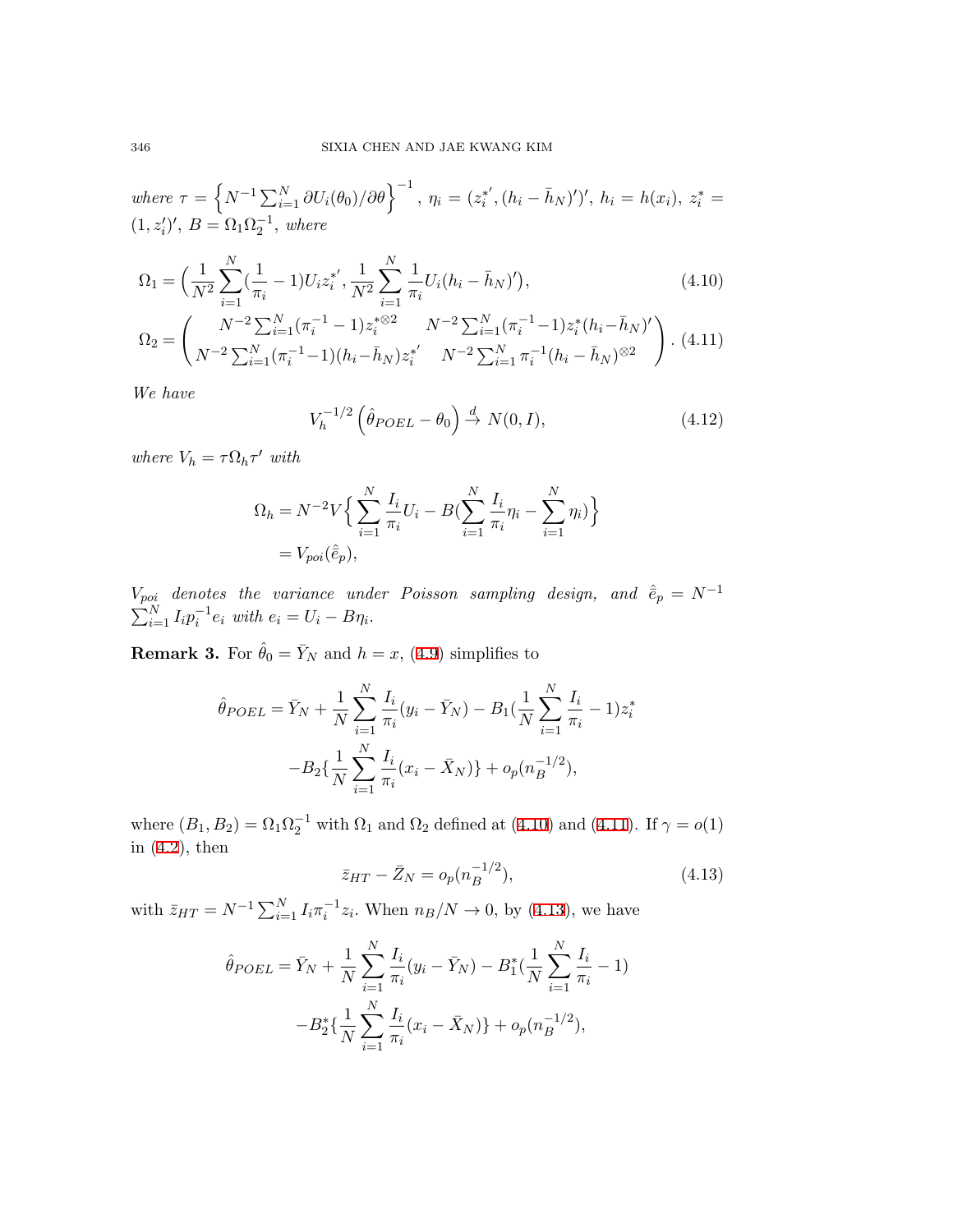where  $z_i^* = (1, z_i')'$ ,  $(B_1^*, B_2^*) = \Omega_1^* \Omega_2^{*-1}$ ,  $\Omega_1^* = N^{-2} \sum$ *N i*=1  $(1 - \pi_i)\pi_i^{-1}(y_i - \bar{Y}_N)q'_i - \left\{N^{-2}\sum_{i=1}^N\pi_i^{-1}(y_i - \bar{Y}_N)q'_i - \frac{1}{2}\right\}$ *N i*=1  $(1-\pi_i)\pi_i^{-1}(y_i-\bar{Y}_N)z'_i$ *×* {∑ *N i*=1  $(1-\pi_i)\pi_i^{-1}z_iz'_i\bigg\}^{-1}\bigg\{\sum_{i=1}^{N}\left\{1-\frac{1}{2}\right\}$ *i*=1  $(1-\pi_i)\pi_i^{-1}z_iq_i'\},$  $\Omega^*_2 = N^{-2} \sum$ *N i*=1  $(1 - \pi_i)\pi_i^{-1}q_iq_i'$ *−* { *N −*2∑ *N i*=1  $(1-\pi_i)\pi_i^{-1}q_iz'_i\bigg\} \Big\{ \sum^{N}$ *i*=1  $(1 - \pi_i) \pi_i^{-1} z_i z'_i \left\}^{-1} \left\{ \sum_{i=1}^N \pi_i \right\}$ *N i*=1  $(1 - \pi_i)z_i q'_i$ ,

with  $q_i = (1, (x_i - \bar{X}_N)')'$ . Under some regularity conditions, it can be shown that  $\Omega_{1}^* = \text{Cov}(N^{-1}\sum_{i=1}^N I_i \pi_i^{-1} U_i, N^{-1}\sum_{i=1}^N I_i \pi_i^{-1} q_i) + o_p(n_B^{-1})$  and  $\Omega_2^* = \text{Var}(N^{-1})$  $\sum_{i=1}^{N} I_i \pi_i^{-1} q_i$  +  $\overline{o_p}(n_B^{-1})$ . Thus, by using a similar argument as in Remark 1, we have  $\hat{\theta}_{POEL} = \hat{\theta}_{opt} + o_p(n_B^{-1/2}), \hat{\theta}_{opt}$  defined at ([2.8\)](#page-3-1).

A consistent variance estimator of  $\hat{\theta}_{POEL}$  can be constructed with  $\hat{V}_h$  =  $\hat{\tau} \hat{\Omega}_h \hat{\tau}', \ \hat{\tau} = \left\{ N^{-1} \sum_{i \in s} p_i^{-1} \partial U_i(\hat{\theta}) / \partial \theta \right\}^{-1}, \ \text{and} \ \hat{\Omega}_h = N^{-2} \sum_{i=1}^N I_i(1-p_i) p_i^{-2} \hat{r}_i^{\otimes 2},$ where  $\hat{r}_i = U_i(\hat{\theta}) - \hat{B}^* \eta_i$ ,  $\hat{B}^* = \hat{\Omega}_1 \hat{\Omega}_2^{-1}$  and

$$
\hat{\Omega}_1 = \left(\frac{1}{N^2} \sum_{i=1}^N I_i (1 - p_i) p_i^{-2} U_i(\hat{\theta}) z_i^{*'}, \frac{1}{N^2} \sum_{i=1}^N I_i p_i^{-2} U_i(\hat{\theta}) (h_i - \bar{h}_N)' \right),
$$
\n
$$
\hat{\Omega}_2 = \left(\frac{N^{-2} \sum_{i=1}^N I_i (1 - p_i) p_i^{-2} z_i^{* \otimes 2}}{N^{-2} \sum_{i=1}^N I_i (1 - p_i) p_i^{-2} z_i^* (h_i - \bar{h}_N)'} \right)
$$
\n
$$
\hat{\Omega}_2 = \left(\frac{N^{-2} \sum_{i=1}^N I_i (1 - p_i) p_i^{-2} (h_i - \bar{h}_N) z_i^{*'}}{N^{-2} \sum_{i=1}^N I_i p_i^{-2} (h_i - \bar{h}_N)^{\otimes 2}} \right)
$$

**Theorem 4.** *Suppose the sample is obtained as a rejective Poisson sampling design and that the regularity conditions in Theorem 3 <i>hold.* If  $R_n(\theta_0) = 2\{l(\hat{\theta}_{POEL})\}$  $-l(\theta_0)$ *}, where*  $l(\theta) = \sum_{i=1}^{N} \log(\omega_i)$  *with*  $\omega_i$  *satisfying* ([4.3\)](#page-9-1) *and* ([4.4\)](#page-9-1)*, then, as*  $n_B \to \infty$  *and*  $n_B/N \to 0$ ,  $R_n(\theta_0) \stackrel{d}{\to} \chi_p^2$ , where *p is the dimension of*  $\theta$ .

## **5. Combining Information from Two Independent Surveys**

Consider two independent surveys, survey 1 and survey 2, from the same finite population, and suppose the auxiliary variable *x<sup>i</sup>* is observed in common. In addition, we observe  $(z_{1i}, z_{2i})$  throughout the population, where  $z_{1i}$  is observed in the survey 1 sample and  $z_{2i}$  is observed in the survey 2 sample, and suppose that an intercept is included in  $z_{1i}$  and  $z_{2i}$ . This type of sampling design is often called a non-nested two-phase sampling design [\(Hidiroglou](#page-20-14) [\(2001\)](#page-20-14)). [Zieschang](#page-20-15)

*.*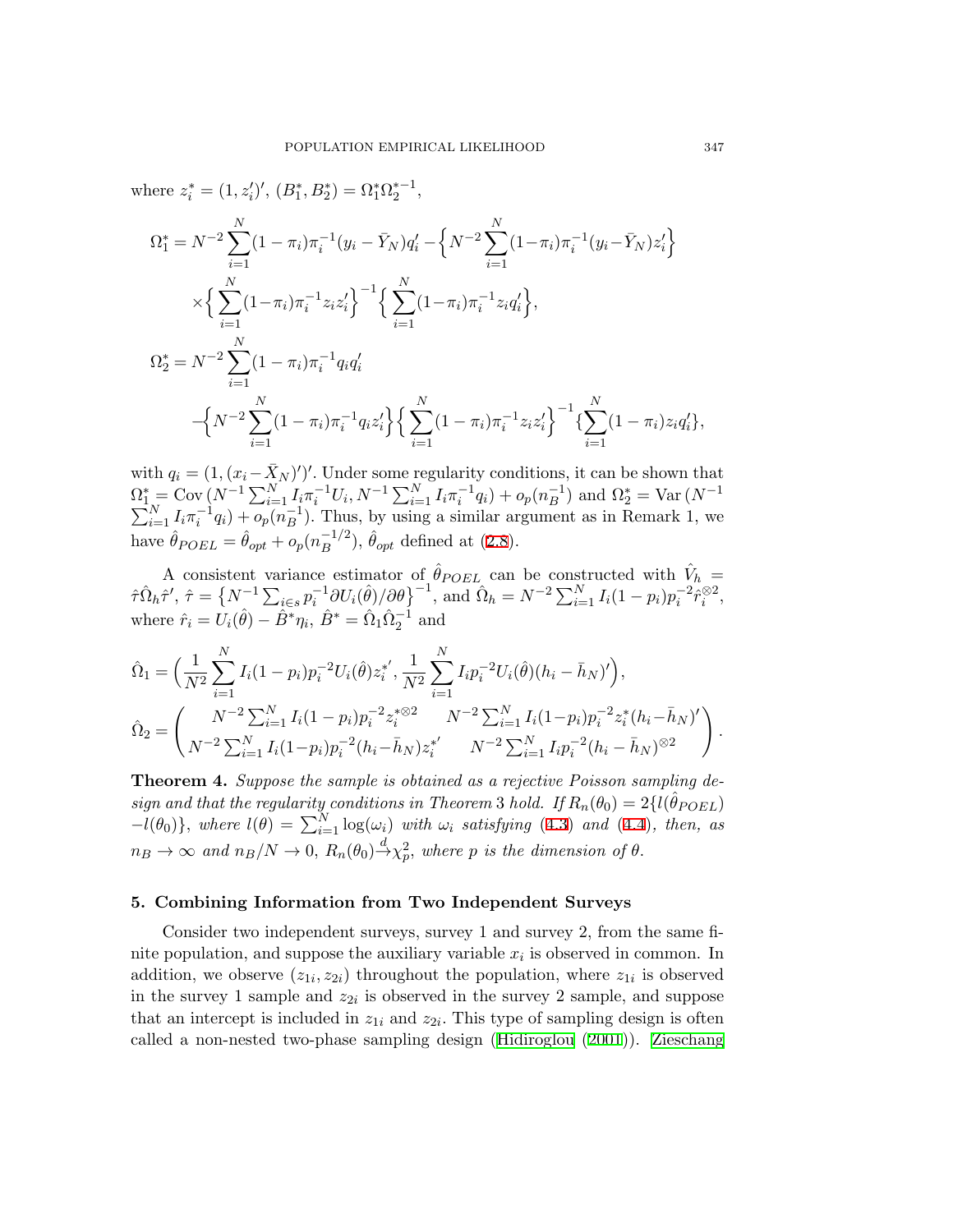[\(1990](#page-20-15)), [Renssen and Nieuwenbroek](#page-20-16) ([1997\)](#page-20-16), and [Merkouris](#page-20-17) [\(2004](#page-20-17)) considered using GREG-type estimators to combine information from different surveys. [Wu](#page-20-18) [\(2004](#page-20-18)) considered the pseudo empirical likelihood method to solve such problems and showed that the pseudo empirical likelihood estimator is asymptotically equivalent to the GREG estimator.

We propose using the population empirical likelihood method to combine information from non-nested two-phase sampling. The proposed population-level empirical likelihood method is different from the sample-level empirical likelihood method of [Owen](#page-20-1) [\(1988](#page-20-1)) in that we use all the available information and the proposed estimator is optimal. In addition, under some regularity conditions, we can construct likelihood ratio type confidence intervals with a chi-square limiting distribution. The proposed method can be easily extended to combining more than two surveys.

For simplicity, assume that the sampling designs in two surveys are independent Poisson sampling designs. We can easily extend our results to other sampling designs. Let  $I_{1i}$  and  $I_{2i}$  be the sample selection indicators for survey 1 and survey 2, respectively, and let  $\pi_{1i}$  and  $\pi_{2i}$  be the corresponding first order inclusion probabilities.

We are interested in estimating the general parameter at ([2.1](#page-2-0)). The proposed POEL procedure for combining two surveys can be formulated as maximizing

$$
l = \sum_{i=1}^{N} \log(\omega_i),
$$

subject to

$$
\sum_{i=1}^{N} \omega_i = 1, \quad \sum_{i=1}^{N} \omega_i (I_{1i} \pi_{1i}^{-1} - 1) z_{1i} = 0, \quad \sum_{i=1}^{N} \omega_i (I_{2i} \pi_{2i}^{-1} - 1) z_{2i} = 0,
$$

$$
\sum_{i=1}^{N} \omega_i (I_{1i} \pi_{1i}^{-1} - I_{2i} \pi_{2i}^{-1}) h_i = 0, \quad \sum_{i=1}^{N} \omega_i I_{2i} \pi_{2i}^{-1} U_i(\theta) = 0.
$$

Under the regularity conditions of Theorem 1 for each survey, if  $n/N \to 0$ , it can be shown that our proposed estimator  $\hat{\theta}_{POEL}$  is asymptotically equivalent to the optimal estimator that minimizes

<span id="page-13-0"></span>
$$
Q(\bar{h}_N, \theta) = \begin{pmatrix} \bar{z}_{HT,1} - \bar{Z}_1 \\ \bar{h}_{HT,1} - \bar{h}_N \\ \bar{h}_{HT,2} - \bar{h}_N \\ \bar{z}_{HT,2} - \bar{Z}_2 \\ \bar{U}_{HT,2}(\theta) \end{pmatrix} V_Q^{-1} \begin{pmatrix} \bar{z}_{HT,1} - \bar{Z}_1 \\ \bar{h}_{HT,1} - \bar{h}_N \\ \bar{h}_{HT,2} - \bar{h}_N \\ \bar{z}_{HT,2} - \bar{Z}_2 \\ \bar{U}_{HT,2}(\theta) \end{pmatrix},
$$
(5.1)

with respect to  $\bar{h}_N$  and  $\theta$ , where  $(\bar{z}_{HT,1}, \bar{h}_{HT,1}) = N^{-1} \sum_{i=1}^N I_{1i} \pi_{1i}^{-1} (z_{1i}, h_i),$  $(\bar{z}_{HT,2}, \bar{h}_{HT,2}) = N^{-1} \sum_{i=1}^{N} I_{2i} \pi_{2i}^{-1} (z_{2i}, h_i), (\bar{Z}_1, \bar{Z}_2) = N^{-1} \sum_{i=1}^{N} (z_{1i}, z_{2i}), \bar{h}_N =$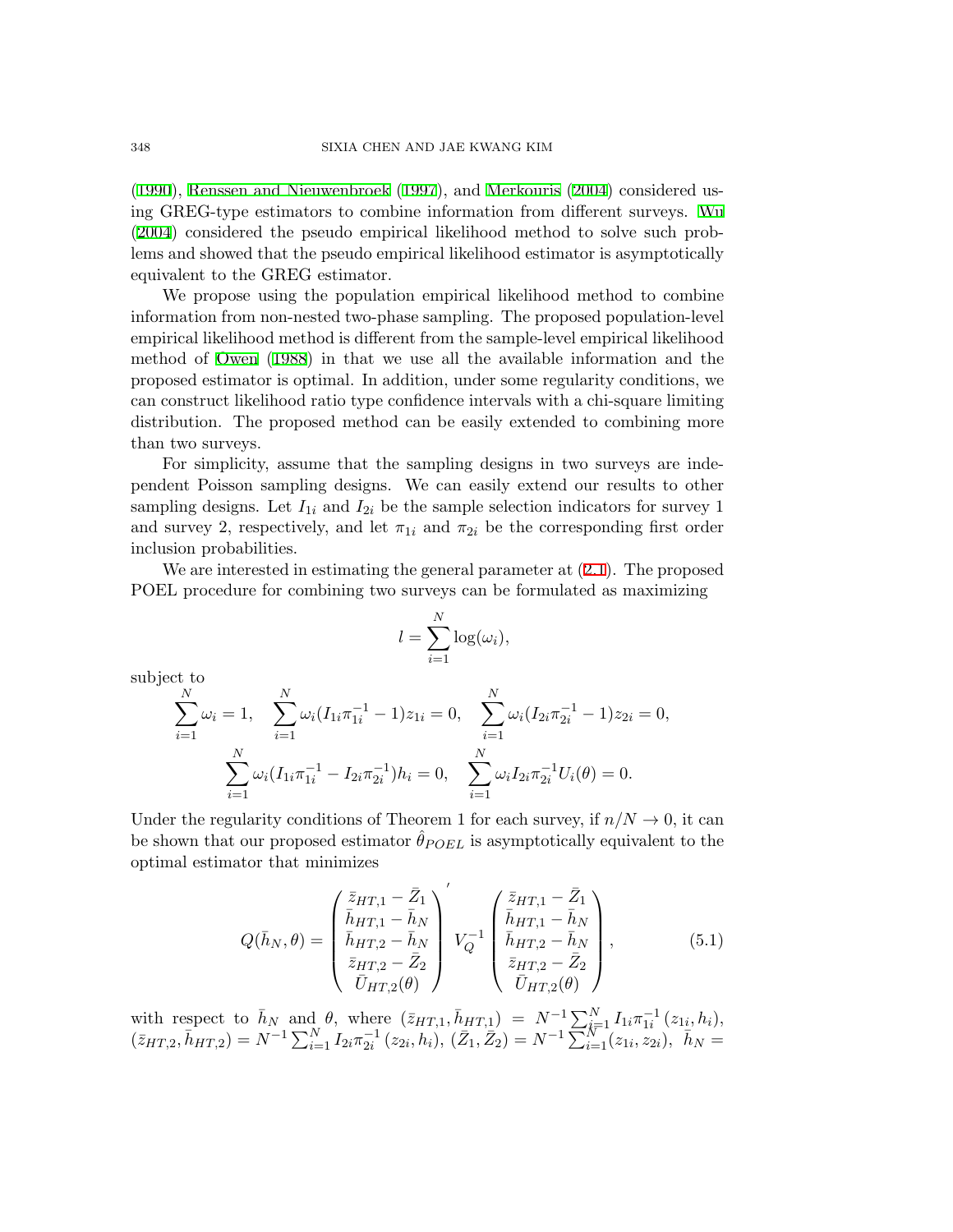$N^{-1}\sum_{i=1}^{N} h_i$ ,  $\bar{U}_{HT,2}(\theta) = N^{-1}\sum_{i=1}^{N} I_{i2}\pi_{2i}^{-1}U_i(\theta)$ , and  $V_Q$  is the estimated variance-covariance matrix of  $(\bar{z}_{HT,1}, \bar{h}_{HT,1}, \bar{h}_{HT,2}, \bar{z}_{HT,2}, \bar{U}_{HT,2}(\theta))$ . The optimal estimator obtained by minimizing [\(5.1](#page-13-0)) is called the generalized method of moment (GMM) estimator [\(Hansen](#page-20-19) ([1982\)](#page-20-19)). The GMM estimator is a popular tool for combining information from several sources in the econometrics literature [\(Imbens and Lancaster](#page-20-20) [\(1994\)](#page-20-20)); [Hirano et al.](#page-20-21) [\(1998](#page-20-21))). [Imbens](#page-20-22) [\(2002](#page-20-22)) showed the asymptotic equivalence between the empirical likelihood estimator and the GMM estimator under the single sample setup. To compute the GMM estimator from ([5.1\)](#page-13-0), we need to estimate the variance-covariance matrix. The empirical likelihood approach avoids the computation for the variance-covariance matrix.

For the special case  $\theta_0 = \bar{Y}_N$  and  $h_i = x_i$ , the optimal estimator of  $\theta_0$ minimizing ([5.1\)](#page-13-0) can be written as

$$
\hat{\theta}_{opt} = \bar{y}_{HT,2} + \hat{B}_{1opt}(\bar{Z}_1 - \bar{z}_{HT,1}) + \hat{B}_{2opt}(\bar{Z}_2 - \bar{z}_{HT,2}) + \hat{B}_{3opt}(\bar{x}_{HT,1} - \bar{x}_{HT,2}),
$$
  
where  $\bar{y}_{HT,2} = N^{-1} \sum_{i=1}^{N} I_{2i} \pi_{2i}^{-1} y_i$ ,

$$
\bar{x}_{HT,t} = N^{-1} \sum_{i=1}^{N} I_{ti} \pi_{ti}^{-1} x_i, \quad \bar{z}_{HT,t} = N^{-1} \sum_{i=1}^{N} I_{ti} \pi_{ti}^{-1} z_{ti}, \quad t = 1, 2,
$$

$$
\hat{B}_{opt} = (\hat{B}_{1opt}, \hat{B}_{1opt}, \hat{B}_{1opt}) = \hat{C}(\bar{y}_{HT,2}, \bar{S}_{HT}) \{ \hat{V}(\bar{S}_{HT}) \}^{-1},
$$

with  $\bar{S}_{HT} = (\bar{z}'_{HT,1} - \bar{Z}'_1, \bar{z}'_{HT,2} - \bar{Z}'_2, \bar{x}'_{HT,2} - \bar{x}'_{HT,1})'$ ,  $\hat{C}(\bar{y}_{HT,2}, \bar{S}_{HT})$  and  $\hat{V}(\bar{S}_{HT})$ consistent estimators of  $\text{Cov}(\bar{y}_{HT,2}, \bar{S}_{HT})$  and  $Var(\bar{S}_{HT})$ , respectively. Under some regularity conditions for both surveys, we can get  $2\{l(\hat{\theta}_{POEL}) - l(\theta_0)\}\rightarrow{d}{\chi_1^2}$ , useful for constructing a Wilk-type confidence interval.

#### **6. Simulation Study**

## **6.1. Simulation one**

We performed two limited simulation studies. The first can be described as a  $2 \times 3 \times 4$  factorial design with three factors. The first factor is the model for generating the finite population; the second is the sampling design; the third is the estimation method. Two finite populations of  $(x_i, y_i, z_i)$ , population A and population B, with size  $N = 10,000$  were generated. In population A, the population elements were generated by  $z_i \sim \chi^2(2) + 1$ ,  $x_i = a_i + z_i$  and  $y_i = 1 + 1.2(x_i - 3) + (x_i/4)e_i$ , where  $a_i \sim N(0, 1)$ , independent of  $z_i$ , and  $e_i \sim \chi^2(1) - 1$ , independent of  $(a_i, z_i)$ . In population B,  $(x_i, z_i)$  were the same as in population A, and  $y_i = 0.2(x_i - 1)^2 + (x_i/4)e_i$ . From each population,  $n = 200$ sample elements were selected repeatedly for  $B = 2,000$  times. For the sampling design, three sampling designs were considered: simple random sampling (SRS) without replacement, Poisson sampling, and rejective Poisson sampling. For the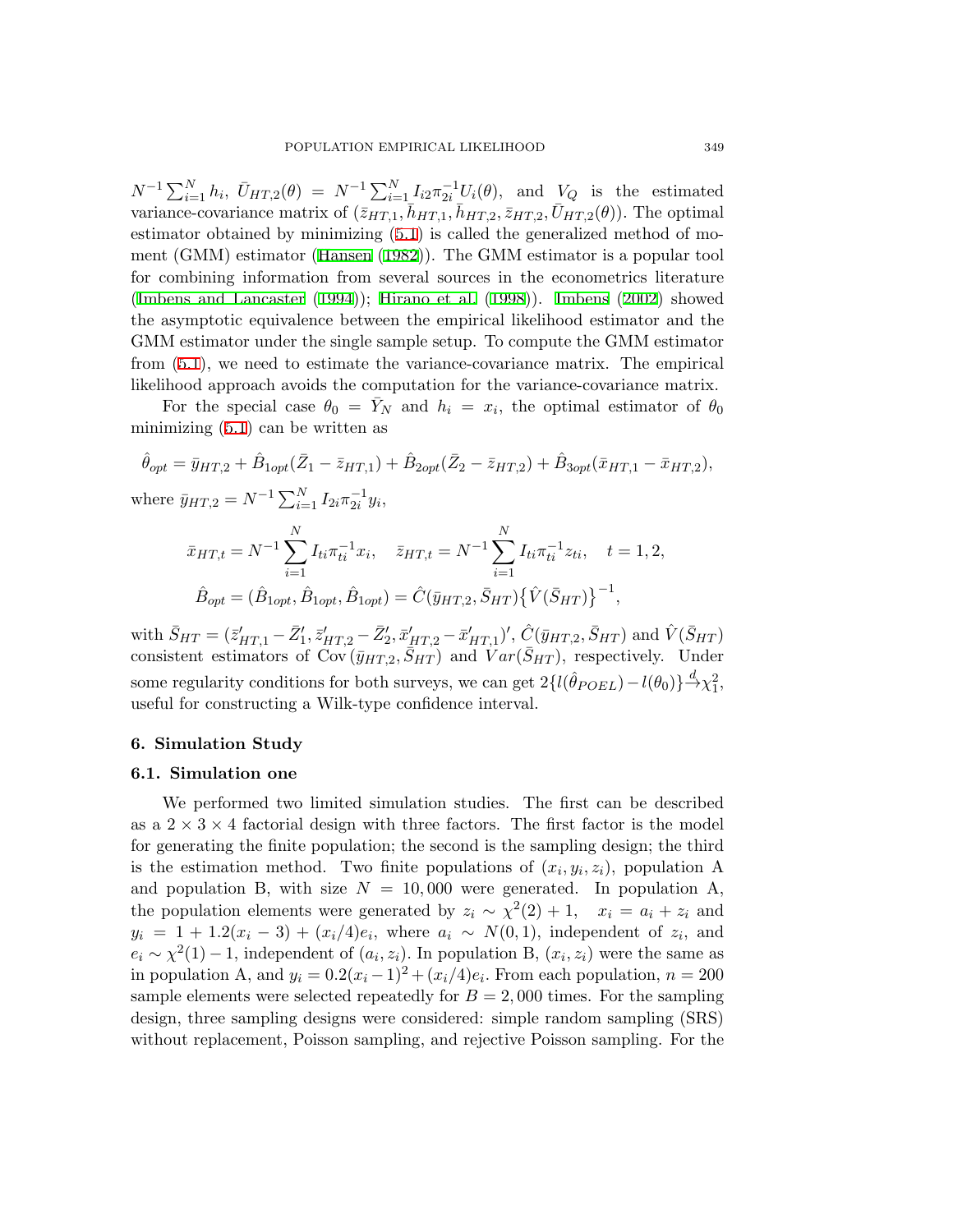Poisson sampling, we used  $\pi_i = nz_i/(\sum_{i=1}^N z_i)$ . In the rejective Poisson sampling, the fixed-size constraint  $\sum_{i=1}^{N} I_i = n$  was used with the initial sample selection probability  $p_i = nz_i/(\sum_{i=1}^{N} z_i)$ . The parameter of interest is the population mean of *y*. From each sample, six point estimators were computed.

- 1. Hájek (HJ) estimator:  $\hat{\theta}_{HJ} = \sum_{i \in s} \pi_i^{-1} y_i / \sum_{i \in s} \pi_i^{-1}$ .
- 2. Horvitz-Thompson (HT) estimator:  $\hat{\theta}_{HT} = N^{-1} \sum_{i \in s} \pi_i^{-1} y_i$ .
- 3. Proposed population-level empirical likelihood (POEL1) method without using *x* information, obtained by maximizing  $l = \sum_{i=1}^{N} \log(\omega_i)$  subject to [\(3.2](#page-4-0)), ([3.3](#page-4-1)) and  $\sum_{i=1}^{N} \omega_i (I_i - p_i) = 0$  (for SRSWOR and rejective Poisson sampling) with  $U = y - \theta$ .
- 4. Pseudo-empirical likelihood (PEL) method with constraint ([2.4\)](#page-2-2).
- 5. Proposed sample-level empirical likelihood (SEL) method in Remark 2 by using constraints ([3.12](#page-8-2)), ([3.13](#page-8-2)), and design constraint (for SRSWOR and rejective Poisson sampling)  $\sum_{i \in S} \omega_i p_i^{-1} (p_i - \bar{p}_N) = 0$  with  $U = y - \theta$  and  $h = x$ .
- 6. Proposed population-level empirical likelihood (POEL2) method using con-straints ([3.2\)](#page-4-0), ([3.3\)](#page-4-1), ([3.4\)](#page-5-0), and  $\sum_{i=1}^{N} \omega_i (I_i - p_i) = 0$  (for SRSWOR and rejective Poisson sampling) with  $U = y - \theta$  and  $h = x$ .

The first three estimators are computed without using *x* information while the other estimators incorporate the population mean of *x*. In rejective Poisson sampling, the constraint  $\sum_{i=1}^{N} \omega_i (I_i p_i^{-1} - 1) p_i = 0$  is added to account for the design information  $\sum_{i=1}^{N} I_i = n$ . Based on *B* = 2,000 Monte Carlo samples, we have computed the biases, variances, and mean squared errors of the six estimators. Table 1 presents the results. The HJ and HT estimators are identical under SRS, but HT estimator is more efficient than the HJ estimator under other designs. The PEL estimator performs well in Case A, where the regression model holds for the finite population, because it is asymptotically equivalent to the GREG estimator. The POEL1 estimator has the same efficiency as the HJ and HT estimators under SRS, but it performs better under other designs because it effectively uses the population size (*N*) information. The three empirical likelihood methods (PEL, SEL, POEL2) using *x* information show similar performances in both populations under SRS, but SEL and POEL2 are more efficient than the PEL estimator for other designs because the SEL and POEL2 methods incorporate the design information more efficiently than the PEL method.

In addition to point estimators, we also computed interval estimators for the POEL2 method with a 95% nominal coverage. The interval estimators were computed by the likelihood ratio method based on the results in Theorem 2 and Theorem 4. Table 2 presents the simulation results of the interval estimators. In Table 2, Wald-type confidence intervals were constructed as  $(\hat{\theta} - 2\sqrt{\hat{V}}, \hat{\theta} + 2\sqrt{\hat{V}})$ ,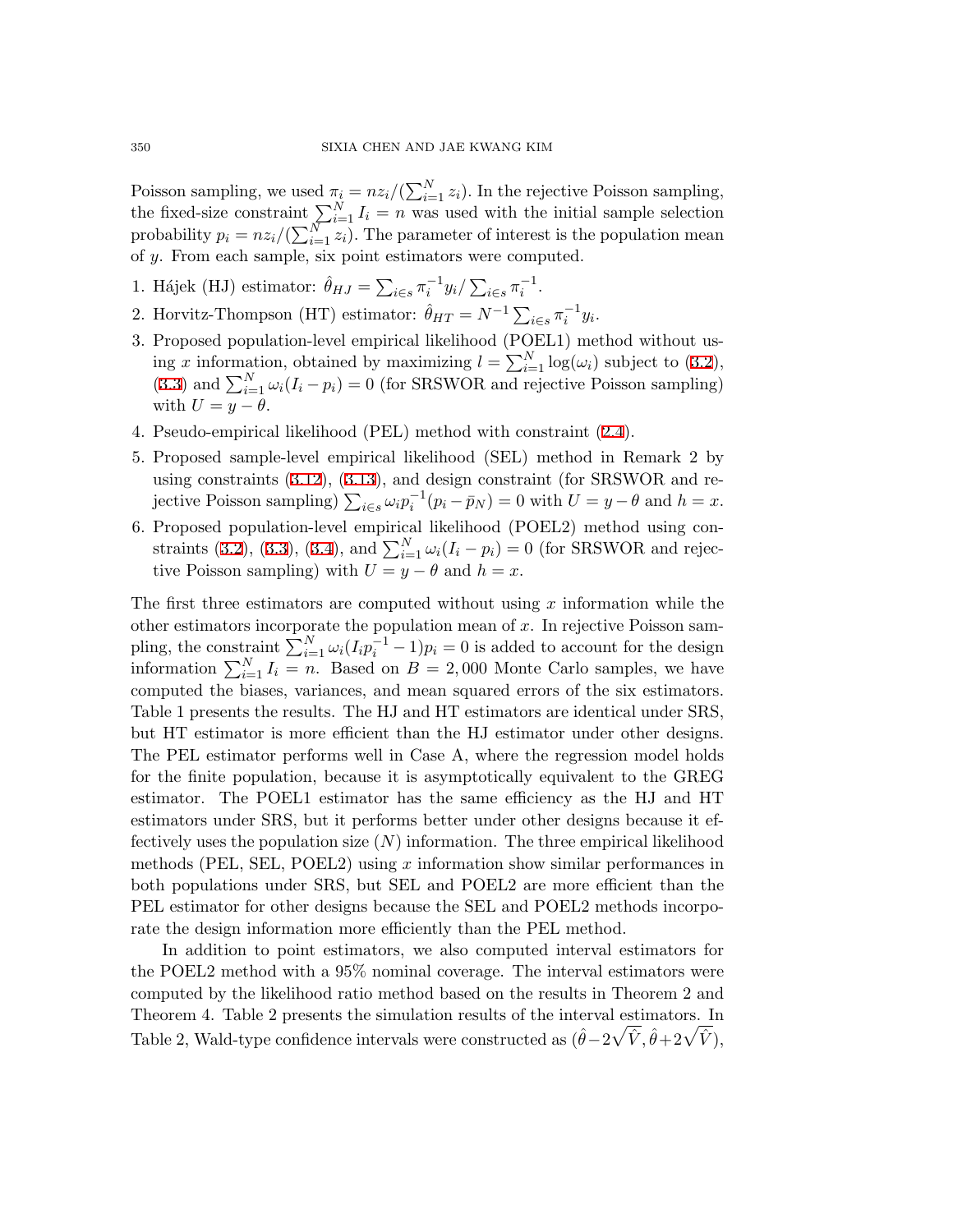| Population | Design            | Method                   | <b>Bias</b> | $\bar{\mathrm{Var}}$ | <b>MSE</b> |
|------------|-------------------|--------------------------|-------------|----------------------|------------|
|            | <b>SRSWOR</b>     | $\overline{\mathrm{HJ}}$ | $-0.006$    | 0.046                | 0.046      |
|            |                   | HT                       | $-0.006$    | 0.046                | 0.046      |
|            |                   | POEL1                    | $-0.006$    | 0.046                | 0.046      |
|            |                   | <b>PEL</b>               | $-0.003$    | 0.010                | 0.010      |
|            |                   | <b>SEL</b>               | $-0.001$    | 0.009                | 0.009      |
|            |                   | POEL <sub>2</sub>        | $-0.001$    | 0.009                | 0.009      |
|            | Poisson           | $\overline{\mathrm{HJ}}$ | 0.011       | 0.043                | 0.043      |
|            |                   | HT                       | 0.004       | 0.035                | 0.035      |
|            |                   | POEL1                    | 0.004       | 0.035                | 0.035      |
| Α          |                   | PEL                      | 0.001       | 0.008                | 0.008      |
|            |                   | <b>SEL</b>               | 0.003       | 0.007                | 0.007      |
|            |                   | POEL <sub>2</sub>        | 0.003       | 0.007                | 0.007      |
|            |                   | $\overline{\mathrm{HJ}}$ | 0.000       | 0.039                | 0.039      |
|            |                   | HT                       | $-0.004$    | 0.028                | 0.028      |
|            | Rejective Poisson | POEL1                    | $-0.002$    | 0.016                | 0.0165     |
|            |                   | <b>PEL</b>               | $-0.005$    | 0.008                | 0.008      |
|            |                   | <b>SEL</b>               | $-0.002$    | 0.006                | 0.006      |
|            |                   | POEL <sub>2</sub>        | $-0.002$    | 0.006                | 0.006      |
|            | <b>SRSWOR</b>     | $\overline{HJ}$          | $-0.005$    | 0.070                | 0.070      |
|            |                   | HT                       | $-0.005$    | 0.070                | 0.070      |
|            |                   | POEL1                    | $-0.005$    | 0.070                | 0.070      |
|            |                   | PEL                      | $-0.005$    | 0.024                | 0.024      |
|            |                   | <b>SEL</b>               | $-0.003$    | 0.024                | 0.024      |
|            |                   | POEL <sub>2</sub>        | $-0.003$    | 0.024                | 0.024      |
|            | Poisson           | HJ                       | 0.007       | 0.038                | 0.038      |
|            |                   | HT                       | 0.000       | 0.034                | 0.034      |
| B          |                   | POEL1                    | 0.000       | 0.030                | 0.030      |
|            |                   | PEL                      | $-0.001$    | 0.022                | 0.022      |
|            |                   | <b>SEL</b>               | $-0.001$    | 0.016                | 0.016      |
|            |                   | POEL <sub>2</sub>        | $-0.002$    | 0.016                | 0.016      |
|            | Rejective Poisson | $\overline{\mathrm{HJ}}$ | 0.003       | 0.037                | 0.037      |
|            |                   | HT                       | $-0.002$    | 0.019                | 0.019      |
|            |                   | POEL1                    | $-0.003$    | 0.014                | 0.014      |
|            |                   | PEL                      | $-0.001$    | 0.022                | 0.022      |
|            |                   | <b>SEL</b>               | $-0.004$    | 0.013                | 0.013      |
|            |                   | POEL <sub>2</sub>        | $-0.004$    | 0.013                | 0.013      |

Table 1. Monte Carlo biases, variances, and mean squared errors of the point estimators.

HJ: Hájek estimator, HT: Horvitz-Thompson estimator, PEL: Pseudo Empirical Likelihood estimator, SEL: Proposed sample EL estimator, POEL1: Proposed population EL estimator (without using *x* information), POEL2: Proposed population EL estimator incorporating *x* information, SRSWOR: Simple Random Sampling Without Replacement.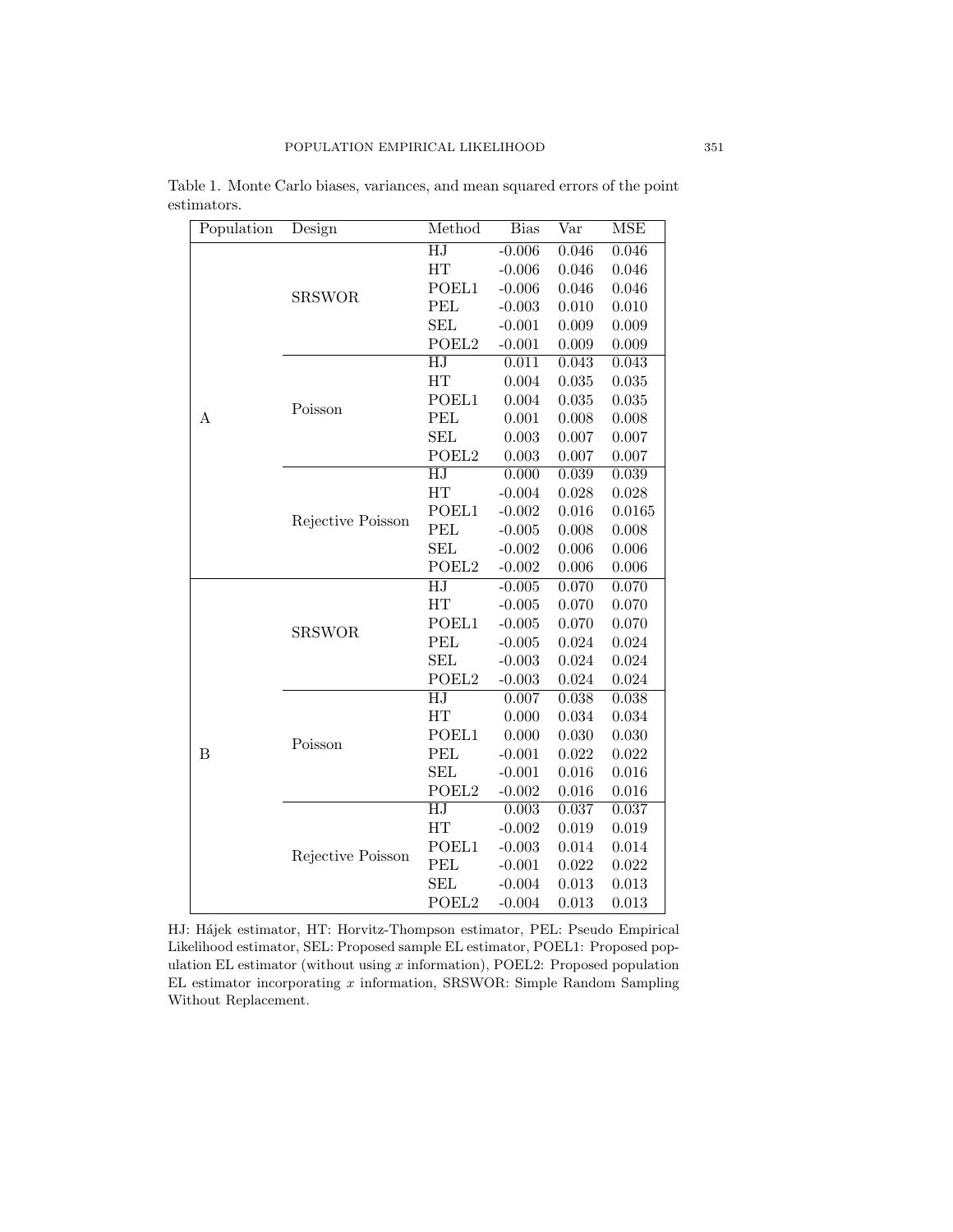| Population | Sampling design   | Method | Coverage rate | Average length |
|------------|-------------------|--------|---------------|----------------|
| A          | <b>SRSWOR</b>     | Wald   | 0.923         | 0.362          |
|            |                   | Wilk   | 0.934         | 0.379          |
|            | Poisson           | Wald   | 0.931         | 0.313          |
|            |                   | Wilk   | 0.942         | 0.327          |
|            | Rejective Poisson | Wald   | 0.932         | 0.309          |
|            |                   | Wilk   | 0.944         | 0.322          |
| B          | <b>SRSWOR</b>     | Wald   | 0.923         | 0.580          |
|            |                   | Wilk   | 0.938         | 0.598          |
|            | Poisson           | Wald   | 0.935         | 0.486          |
|            |                   | Wilk   | 0.944         | 0.503          |
|            | Rejective Poisson | Wald   | 0.936         | 0.450          |
|            |                   | Wilk   | 0.949         | 0.471          |

Table 2. Coverage rate and average length comparison for Wald's and Wilk's type 95% confidence intervals of proposed POEL2 method.

where  $\hat{V}$  was computed by the plug-in method described after Theorem 1 and Theorem 3. The Wilk-type confidence intervals were computed by the method in Theorem 2 and Theorem 4. The actual coverage rates of the Wilk-type confidence intervals are very close to the nominal coverage rates in the simulation study. In general, the Wilk-type confidence intervals show better coverage properties than the Wald-type confidence intervals in terms of coverage rates. We found similar results for the SEL method.

#### **6.2. Simulation two**

In the second simulation study, we considered combining information from the two independent surveys discussed in Section 5. In this simulation, an artificial finite population of size  $N = 10,000$  was generated from

$$
y_i = 1 + 0.8(z_i - 3) + 1.5x_i + \left(\frac{z_i}{5}\right)e_i,
$$

where the  $z_i$  were generated from  $\chi^2(2) + 1$ ,  $e_i \sim \chi^2(1) - 1$ , and  $x_i \sim N(2, 1)$ *.* From the finite population, we repeatedly generated two independent samples, *A*<sup>1</sup> and  $A_2$ , with sample sizes  $n_1 = 500$  and  $n_2 = 200$ , respectively, and  $B = 2,000$ times. The sampling design for survey 1 was simple random sampling without replacement with sample size  $n_1 = 500$ . From the survey 1 sample, we only observe *x<sup>i</sup>* . The sampling design for survey 2 was rejective Poisson sampling with fixed sample size. For the rejective Poisson sampling, we used  $\pi_{i2} = n_2 z_i / \sum_{i=1}^{N} z_i$ for the initial selection probability. From the survey 2 sample, we observe  $x_i$  and *yi .* The parameter of interest is the population mean of *y*.

From each sample pair generated as above, we computed four point estimates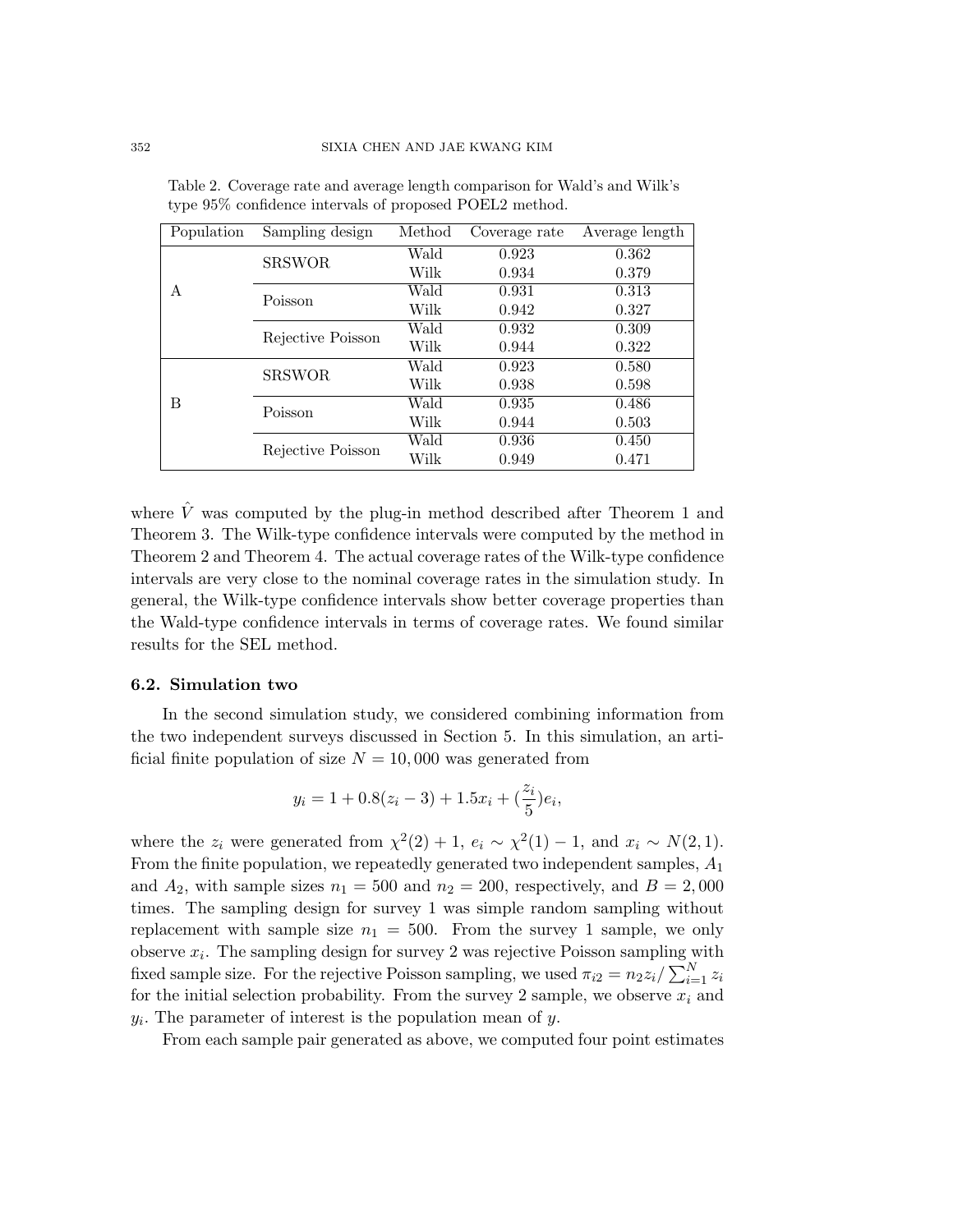Table 3. The Monte Carlo biases, variances, and the mean squared errors (MSE) of the point estimators in Simulation Two.

| Method            | Bias     | Var   | MSE.  |
|-------------------|----------|-------|-------|
| Pseudo EL         | 0.009    | 0.019 | 0.019 |
| Naive Optimal     | 0.008    | 0.017 | 0.017 |
| Augmented Optimal | $-0.002$ | 0.006 | 0.006 |
| Proposed POEL     | 0.002    | 0.006 | 0.006 |

- 1. Pseudo empirical likelihood estimator ([Wu](#page-20-18) [\(2004\)](#page-20-18)), denoted  $\hat{\theta}_{PEL}$ , and  $\hat{\theta}_{PEL}$  =  $\sum_{j \in s_2} \hat{q}_j y_j$ , where  $\hat{q}_j$  is obtained by maximizing  $l = \sum_{i \in s_1} d_{1i} \log(p_i) + \sum_{j \in s_2} d_{2j} \log(q_j)$ , subject to  $\sum_{i \in s_1} p_i = \sum_{j \in s_2} q_j = 1$  and  $\sum_{i \in s_1} p_i x_i = \sum_{j \in s_2} q_j x_j$ .
- 2. The naive optimal estimator  $\hat{\theta}_{opt1} = \bar{y}_{d,2}+(\bar{x}_1-\bar{x}_{d,2})\hat{B}_{opt}$ , with  $\bar{x}_1 = n_1^{-1} \sum_{i \in s_1} x_i$ ,  $(\bar{x}_{d,2}, \bar{y}_{d,2}) = (\sum_{i \in s_2} \pi_{i2}^{-1})^{-1} \sum_{i \in s_2} \pi_{i2}^{-1}(x_i, y_i)$ , and  $\hat{B}_{opt} = {\hat{V}(\bar{x}_1) + \hat{V}(\bar{x}_{d,2})}^{-1}$  $Cov(\bar{y}_{d,2}, \bar{x}_{d,2}).$
- 3. The augmented optimal estimator  $\hat{\theta}_{opt2} = \bar{y}_{d,2} + (\bar{x}_1 \bar{x}_{d,2}) \hat{B}_{opt1} + (\bar{\pi}_{2N} \bar{\pi}_{d,2})$  $\hat{B}_{opt2}$ , where  $\hat{B}_{opt} = (\hat{B}'_{opt1}, \hat{B}'_{opt2})' = \hat{V}^{-1}(\bar{S}_d)\hat{\text{Cov}}(\bar{y}_{d,2}, \bar{S}_d), \ \bar{S}_d = [(\bar{x}_{d,2} - \bar{x}_{d,2})]$  $(\bar{x}_1), (\bar{\pi}_{d,2}-\bar{\pi}_{2N})]'$ ,  $\bar{\pi}_{d,2}=\sum_{i=1}^N I_{2i} \pi_{2i}^{-1} \pi_{2i} / \sum_{i=1}^N I_{2i} \pi_{2i}^{-1}, \bar{\pi}_{2N}=N^{-1} \sum_{i=1}^N \pi_{2i}.$
- 4. The proposed POEL estimator  $\hat{\theta}_{POEL}$  using constraints  $\sum_{i=1}^{N} \omega_i = 1$ ,  $\sum_{i=1}^{N} \omega_i I_{1i} \pi_{1i}^{-1} = \sum_{i=1}^{N} \omega_i I_{2i} \pi_{2i}^{-1} = 1$ ,  $\sum_{i=1}^{N} \omega_i I_{1i} \pi_{1i}^{-1} x_i = \sum_{i=1}^{N} \omega_i I_{2i} \pi_{2i}^{-1} x_i$ , and two design constraints  $\sum_{i \in s_1} \omega_i = \frac{n_1}{N}$  and  $\sum_{i=1}^{N} \omega_i I_{2i} = \sum_{i=1}^{N} \omega_i \pi_{2i}$ .

The augmented optimal estimator is included to show the effect of incorporating the inclusion probability into the estimation. Table 3 presents the biases, variances, and the mean squared errors of the four point estimates. The proposed POEL estimator is more efficient than the naive optimal estimator because it incorporates additional information associated with a fixed sample size for survey 2. The performance of the augmented optimal estimator is close to the proposed POEL estimator.

## **7. Concluding Remarks**

The objective function ([2.9](#page-3-2)) can be viewed as a population-level nonparametric likelihood when the finite population is treated as a random sample from a superpopulation model. In the purely design-based approach, the superpopulation model is not assumed and the objective function in [\(2.9](#page-3-2)) is regarded as the negation of a distance function

$$
\sum_{i=1}^{N} \left(\frac{1}{N}\right) \log \left(\frac{1/N}{\omega_i}\right),\,
$$

where the distance is the Kullback-Leibler divergence from  $(N^{-1}, \ldots, N^{-1})$  to  $(\omega_1, \ldots, \omega_N)$ . The sampling design is incorporated into the constraints, rather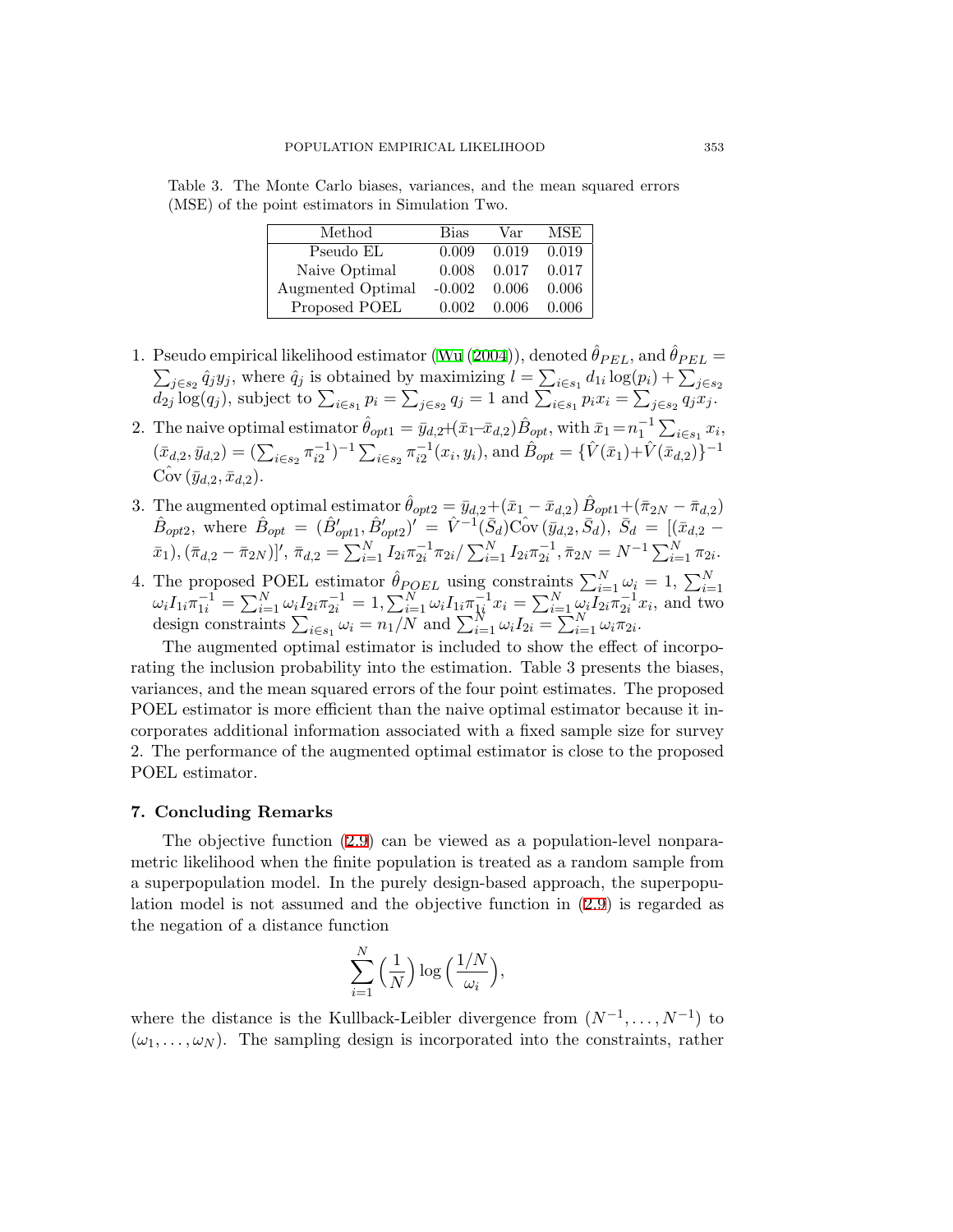than into the objective function for optimization, when solving the population empirical likelihood estimator. Auxiliary information for the population can also be incorporated into the constraint of the population empirical likelihood method.

The optimality of the proposed estimator holds when the sampling fraction,  $n/N$ , is negligible. If the sampling rate is not negligible then, instead of  $(3.4)$  $(3.4)$  $(3.4)$ , we can use  $\sum_{i=1}^{N} \omega_i (I_i/\pi_i - 1) h_i = 0$  in the constraint, as suggested by [Qin,](#page-20-23) [Zhang, and Leung](#page-20-23) [\(2009\)](#page-20-23) in the context of missing data problems. In this case, the calibration condition holds only asymptotically, but not exactly. Population size *N* is needed to implement the population empirical likelihood method. If *N* is unknown, the sample empirical likelihood method discussed in Remark 2, or the new approach proposed by [Berger and De La Riva Torres](#page-19-7) [\(2012\)](#page-19-7), can be used. Further extension of the proposed method, including extension to other complex sampling designs and variable selection for calibration, is a topic of future research.

## **Acknowledgement**

We thank two anonymous referees and an associate editor for very helpful comments. The research was partially supported by Cooperative Agreement between the USDA Natural Resources Conservation Service and the Center for Survey Statistics and Methodology at Iowa State University.

# **References**

- <span id="page-19-4"></span>Binder, D. A. (1983). On the variances of asymptotically normal estimators from complex surveys. *Internat. Statist. Rev.* **51**, 279-292.
- <span id="page-19-7"></span>Berger, Y. G. and De La Riva Torres, O. (2012). A unified theory of empirical likelihood ratio confidence intervals for survey data with unequal probabilities and non negligible sampling fractions. *Southampton Statistical Sciences Research Institute (S3RI Methodology Working Papers)*.
- <span id="page-19-2"></span>Chaudhuri, S., Handcock, M. S., and Rendall, M. S. (2008). Generalized linear models incorporating population level information: an empirical-likelihood-based approach. *J. Roy. Statist. Soc. Ser. B* **70**, 311-328.
- <span id="page-19-0"></span>Chen, J. H. and Sitter, R. R. (1999). A pseudo empirical likelihood approach to the effective use of auxiliary information in complex surveys. *Statist. Sinica* **9**, 385-406.
- <span id="page-19-1"></span>Chen, J. H. and Qin, J. (1993). Empirical likelihood estimation for finite populations and the effective usage of auxiliary information. *Biometrika* **80**, 107-116.
- <span id="page-19-5"></span>Deville, J. C. and Särndal, C. E. (1992). Calibration estimators in survey sampling. *J. Amer. Statist. Assoc.* **87**, 376-382.
- <span id="page-19-3"></span>Fuller, W. A. (2009a). Some design properties of a rejective sampling procedure. *Biometrika* **96**, 933-944.
- <span id="page-19-6"></span>Fuller, W. A. (2009b). *Sampling Statistics*. Wiley, Hoboken, New Jersey.